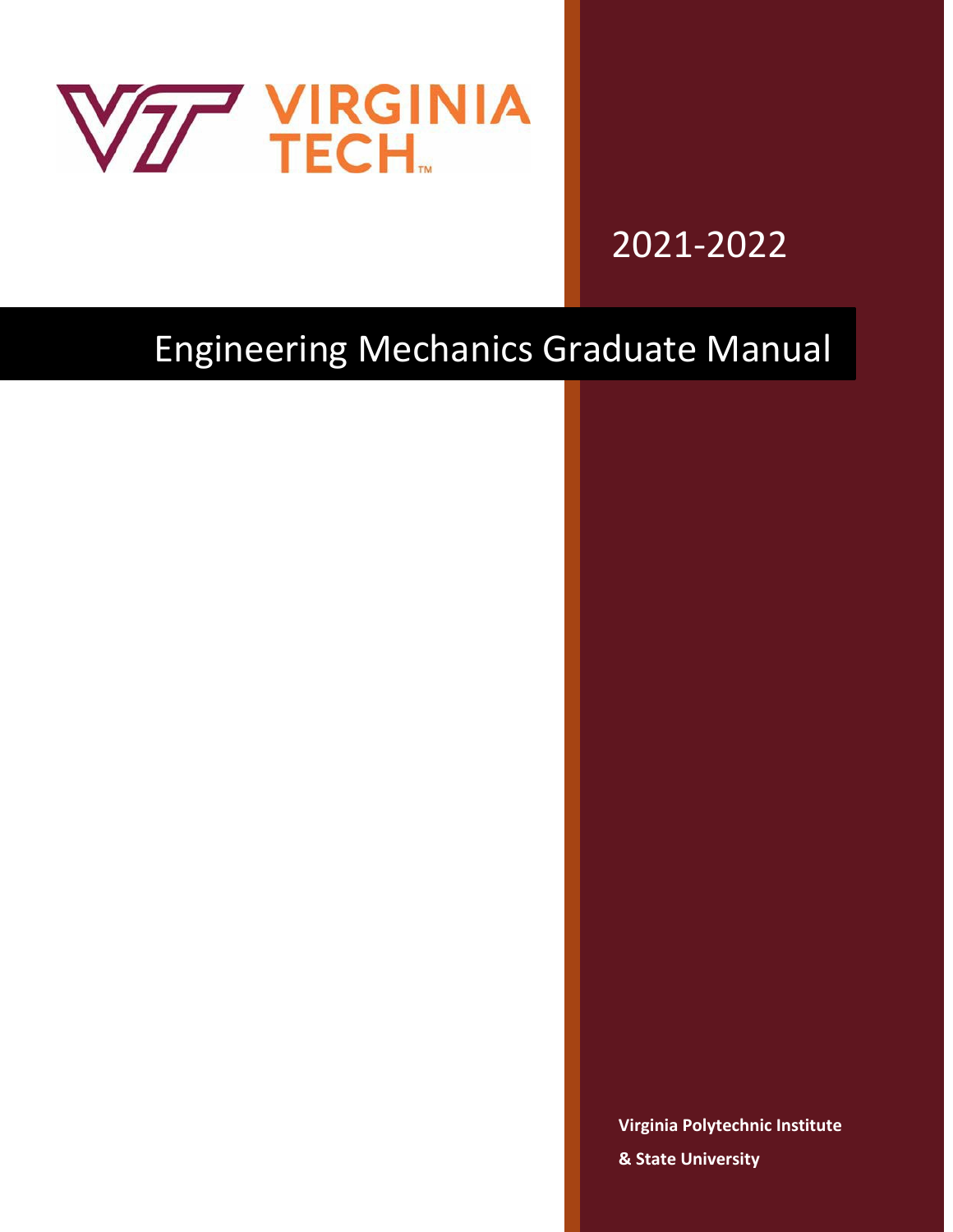#### **Program contacts**

#### **Introduction**

#### **General information for all EM students**

Graduate Student Orientation

Continuous enrollment

Minimum hours of registration

Residency Requirement

Plan of Study

Evaluation of Progress

Academic

Probation Candidacy Status

Scholarly Ethics and Integrity Diversity and Inclusion Requirement

Financial Support

Vacation Policy

Start of Semester Defense Exception

(SSDE)

Graduate Honor Code

Student Health Care

Language Requirement Justification of courses

Transfer credit

# **Requirements for the Undergraduate/Graduate Program**

Double-Counting Courses Application Instructions

Requirements for the Engineering Mechanics Degrees of Master of Science and Master of Engineering

Degree options Plan of Study Advisory Committee Final Examination Thesis

#### Continuing on to earn a PhD

#### **Requirements for the Engineering Mechanics Degree of Doctor of Philosophy**

Overview of requirements Credit hour requirements General coursework Core coursework Seminar requirement Research credits Qualifying exam Advisory committee Preliminary Examination Dissertation Final Examination Earning an MS "along the way"

#### **Appendices**

A: Scholarly Ethics and Integrity Requirement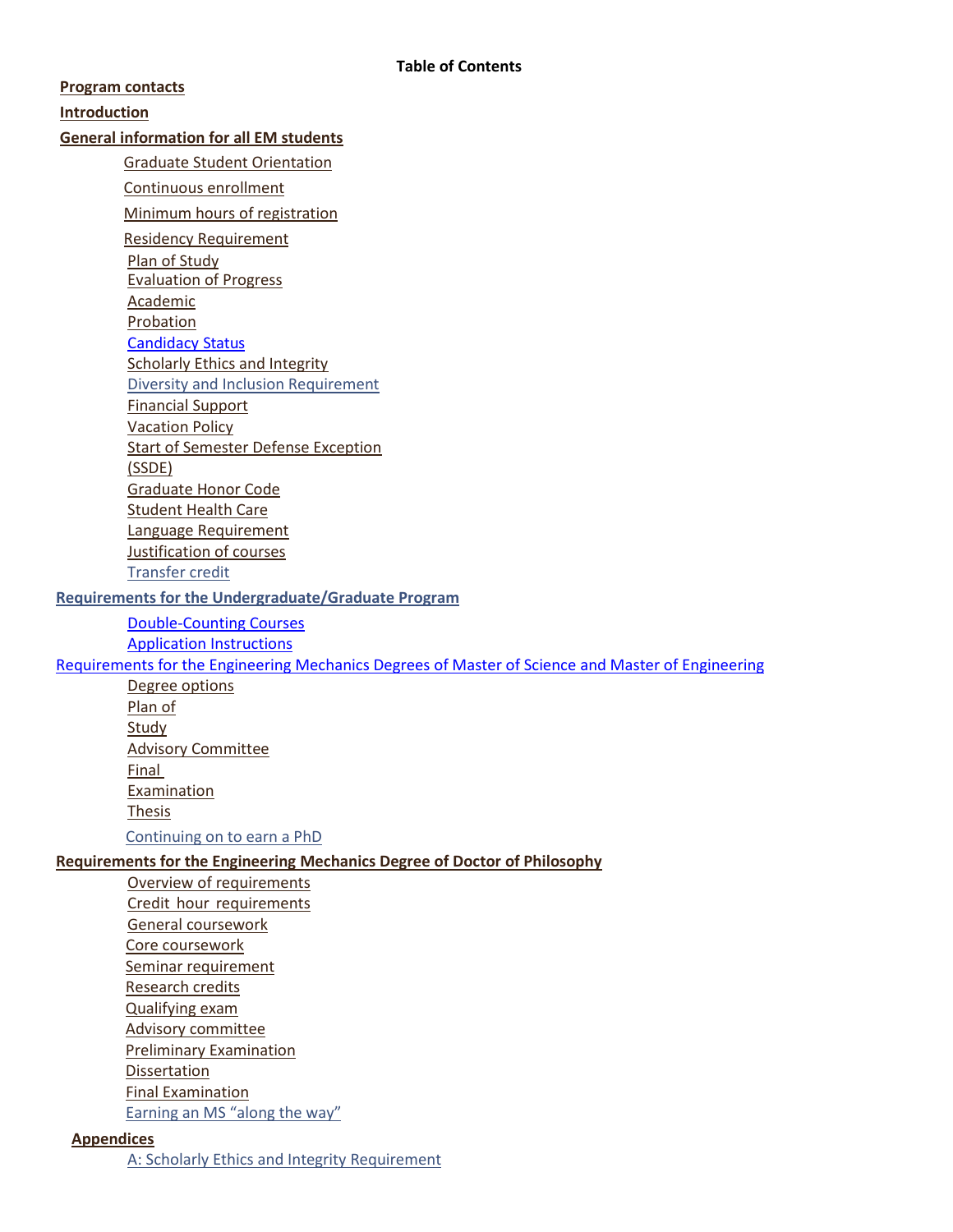# **Program Contacts**

**Biomedical Engineering and Mechanics Department Head**

**Dr. Jennifer Wayne** 317 Kelly Hall (540) 231-8191 [jswayne@vt.edu](mailto:jswayne@vt.edu)

**Engineering Mechanics Graduate Chair Also referred to as the Graduate Program Director (abbreviation in manual: GPD)**

**Engineering Mechanics Graduate Coordinator (abbreviation in manual: GC)**

**Dr. Mark Stremler**  333P Norris Hall (540) 231-1227 [stremler@vt.edu](mailto:shaneross@vt.edu)

**Jessica Grimes**  333N Norris Hall (540) 231-0752 [jessicagrimes@vt.edu](mailto:jessicagrimes@vt.edu)

**Engineering Mechanics Graduate Committee <b>Committeneral Committee** Dr. Mark Stremler, Chair

Jessica Grimes John Domann, BEAM Saad Ragab, BEAM Shane Ross, AOE Jake Socha, BEAM Justin Kim, Student

#### **Non-Discrimination Statement:**

Virginia Tech does not discriminate against employees, students, or applicants on the basis of race, color, sex, sexual orientation, disability, age, veteran status, national origin, religion, or political affiliation. The university is subject to titles VI and VII of the Civil Rights Act of 1964, Title IX of the Education Amendments of 1972, Sections 503 and 504 of the Rehabilitation Act of 1973, the Age Discrimination in Employment Act, the Vietnam Era Veteran Readjustment Assistance Act of 1974, Federal Executive Order 11246, Governor Allen's State Executive Order Number Two, and all other rules and regulations that are applicable. Anyone having questions concerning any of those regulations should contact the Equal Opportunity/Affirmative Action Office.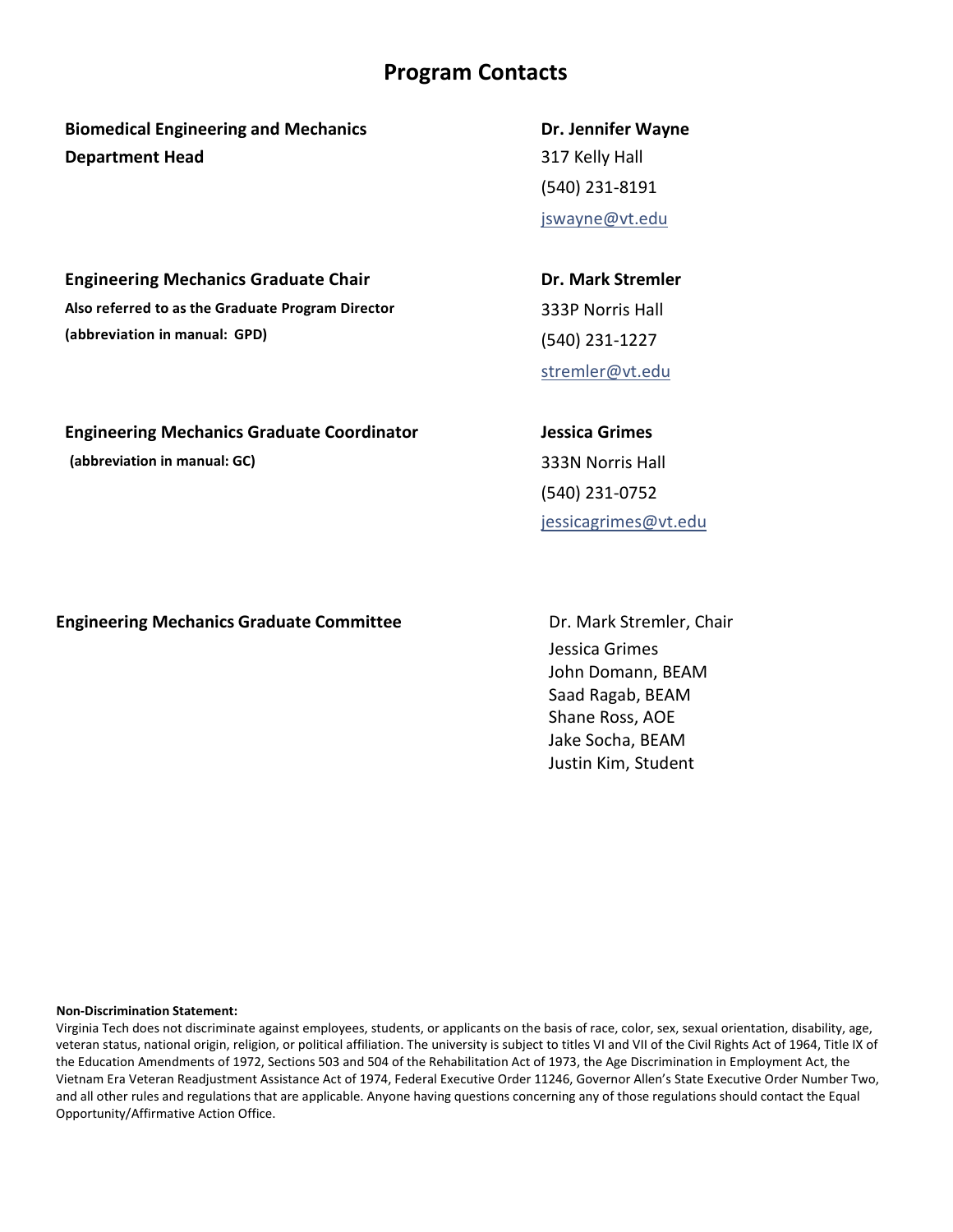# **Engineering Mechanics Graduate Regulations Manual Virginia Tech**

# **I. Introduction**

This manual is a guide for students who are planning or pursuing their graduate studies in Engineering Mechanics at Virginia Tech. This guide is intended to supplement, not to replace, the *[Graduate Catalog](http://secure.graduateschool.vt.edu/graduate_catalog/)* published by the Graduate School of Virginia Tech.

All references to credit hours in this manual are based on the semester system.

# **II. General Information**

Administratively, the Engineering Mechanics Graduate Program (hereafter the "EM Program") is contained within the *Department of Biomedical Engineering and Mechanics* (BEAM) at Virginia Tech. Prior to 2014, the EM Program was administered by the *Department of Engineering Science and Mechanics* (ESM), and Virginia Tech offers an undergraduate minor in ESM.

Informally, the graduate degrees and program are sometimes referred to as *ESM*, and all courses offered directly by the EM Program are labeled as "ESM XXXX". Academically, the EM Program involves faculty from multiple departments across different colleges at Virginia Tech, and a number of the ESM graduate courses are cross-listed with other graduate programs, making the EM Program a highly interdisciplinary collection of students and faculty. Regardless of an advising faculty member's primary academic department, all graduate degrees earned by students in the EM Program are designated as *Degrees in Engineering Mechanics*; see the example diploma to the right. The cover pages of theses and dissertations must state that the degree is in *Engineering Mechanics*.



#### **A. New Graduate Student Orientation**

Each fall, the EM Program conducts a mandatory orientation session for all new graduate students. The orientation provides information on EM requirements, procedures for fulfilling those requirements, and other topics of importance to new students. Attendance at the new graduate student orientation is one component of completing the requirements of the *Engineering Mechanics Scholarly Ethics and Integrity Plan* (see Appendix A). Additional departmental and university training may be required.

#### **B. Continuous Enrollment**

Graduate students in the EM Program must be registered *continuously* at Virginia Tech during the academic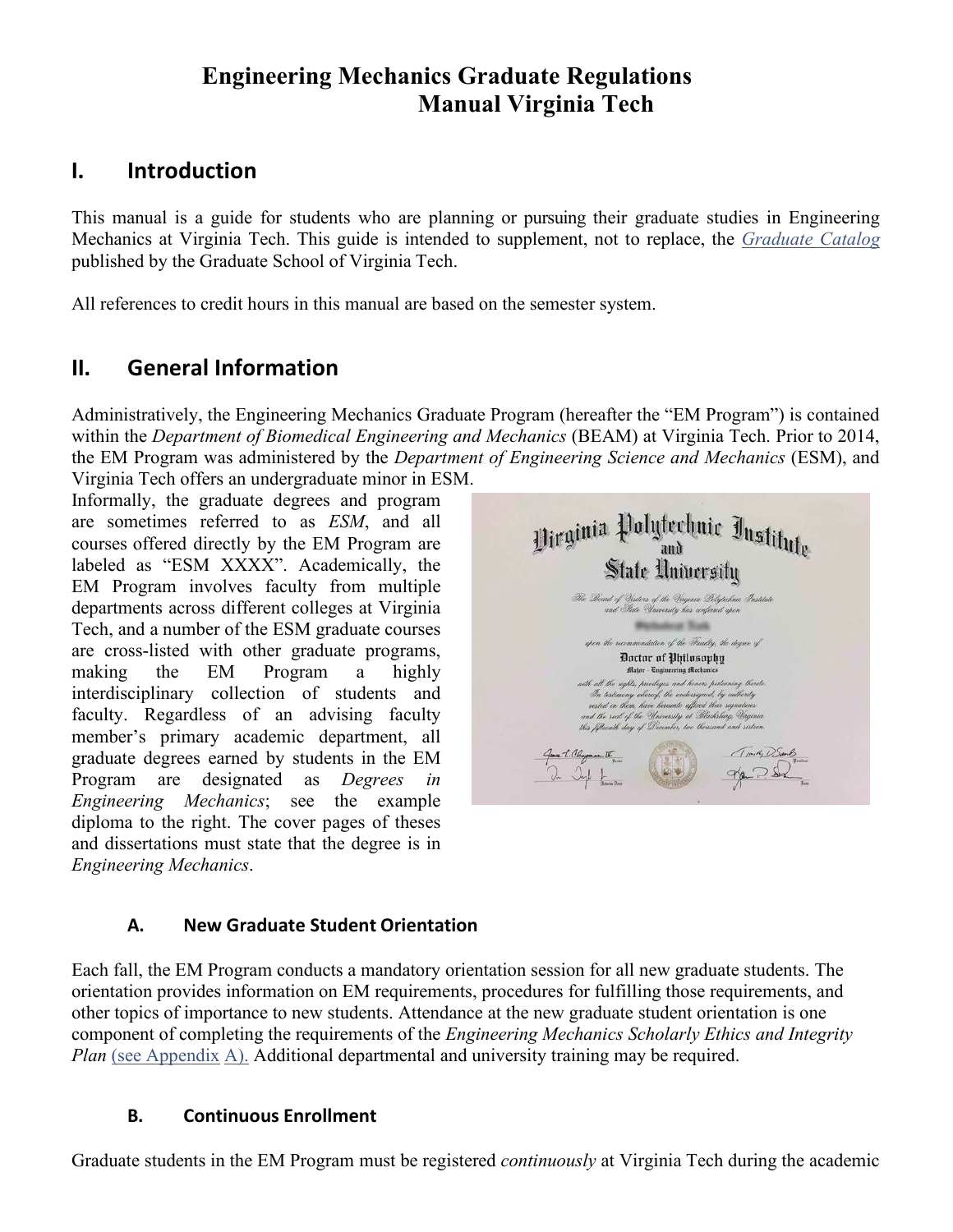year (fall and spring semesters) and pay the prescribed tuition and fees (or have these costs covered by an assistantship). Except for the options listed below, enrollment must be continuous from the time of first enrollment until earning a degree. Graduate students who need a break from continuous enrollment can do so by applying for a *[leave of](http://graduateschool.vt.edu/content/dam/graduateschool_vt_edu/GAAPforms/Leave_of_Absence_Request.pdf) [absence](http://graduateschool.vt.edu/content/dam/graduateschool_vt_edu/GAAPforms/Leave_of_Absence_Request.pdf)* or by participating in programs and activities approved by the Graduate School that require absence from the University (*in absentia status*). Students who fail to follow this process will be resigned from the university by the Graduate School and will then need to apply for readmission in order to continue their studies. Readmission requires a positive recommendation from the EM Program and is not guaranteed.

# **C. Minimum Hours of Registration**

Full-time enrollment for Virginia Tech graduate students, for purposes of tuition and fees, consists of a minimum of 9 credit hours during academic year (fall and spring) semesters. However, the Commonwealth of Virginia does not count students as full time unless they are enrolled for at least 12 credits. Students being supported on an assistantship, fellowship recipients, and scholarship recipients must therefore register for at least 12 credit hours each semester of the academic year.

The minimum enrollment requirement is 3 credit hours at Virginia Tech during each semester of the academic year, except in the case of a student who qualifies for a *Start of Semester Defense Exception* (see Section II. K ).

Summer session enrollment is optional. Students should consult with their faculty advisor before registering for summer session courses. Students must be registered in order to schedule a Graduate School approved examination during the summer.

Enrollment credits may consist of any combination of course credits, dissertation credits (5994, 7994), independent study credits (5974, 6974), or special study credits (5984, 6984). [Audited courses](https://secure.graduateschool.vt.edu/graduate_catalog/policies.htm?policy=002d14432c654287012c6542e38200a6) do not count toward full-time enrollment. Students registered for 5994 and 7994 are expected to devote time to research in proportion to the numbers of credit hours registered. Degree requirements for course enrollment are described in Section IV (for MS degrees) and Section V (for PhD degrees).

# **D. Residency Expectation**

Students enrolled in the EM Program are expected to be residents of the Blacksburg area (or nearby areas such as Roanoke) so that they can participate regularly and consistently in the many academic, research, and professional development activities on the Blacksburg campus of Virginia Tech. Exceptions to this requirement must be approved by the student's faculty advisor and the GPD*.* All students are required to satisfy the [residency](https://secure.graduateschool.vt.edu/graduate_catalog/policies.htm?policy=002d14432c654287012c6542e363000c) [guidelines established by the Graduate](https://secure.graduateschool.vt.edu/graduate_catalog/policies.htm?policy=002d14432c654287012c6542e363000c) School.

# **E. Academic Advising and Plan of Study**

Students must select a faculty advisor (also known as the academic advisor, committee chair, chairperson, major professor, or faculty mentor), form an advisory committee, and complete a [Plan of Study.](https://beam.vt.edu/forms.html) Selecting an advisor and committee must be done with the consent of the faculty involved. The Plan of Study must be approved by the faculty advisor and the student's advisory committee before being submitted to the EM Program GPD and GC. Once a Plan of Study is approved by the EM Program, it is submitted by the GPD to the Graduate School for approval. Modifications to the Plan of Study, such as changing listed courses or changing advisory committee members, can be made by submitting the appropriate paperwork to the Graduate School: [Change of](http://graduateschool.vt.edu/content/dam/graduateschool_vt_edu/GAAPforms/Change_of_Committee-Advisor.pdf) [Committee/Advisor form,](http://graduateschool.vt.edu/content/dam/graduateschool_vt_edu/GAAPforms/Change_of_Committee-Advisor.pdf) [Change in the Plan of Study](http://graduateschool.vt.edu/content/dam/graduateschool_vt_edu/GAAPforms/Plan_of_Study_Change.pdf) form.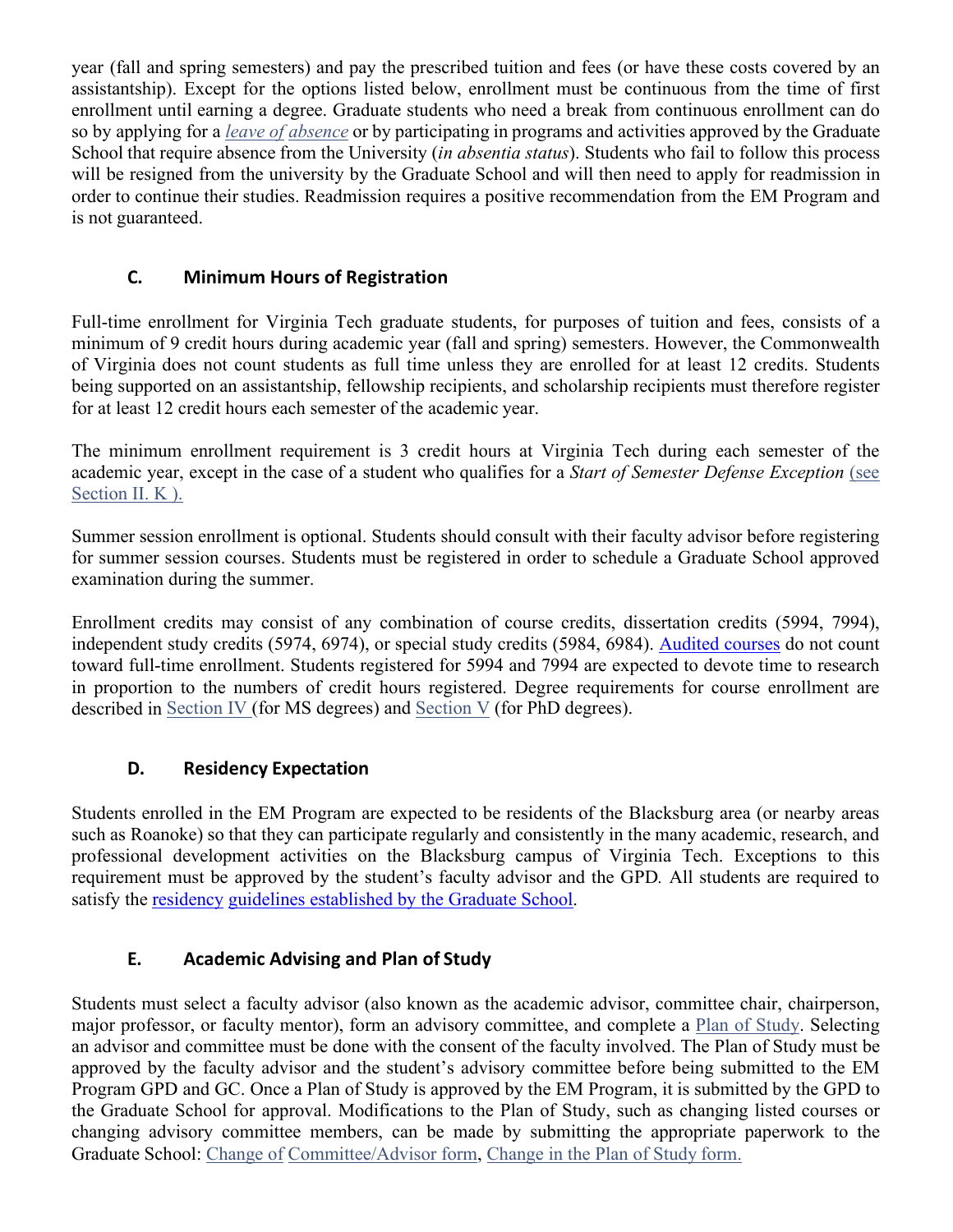The Plan of Study must be submitted no later than the end of the 2<sup>nd</sup> semester of enrollment for MS students and by the end of the 3<sup>rd</sup> semester for PhD student. Failure to submit the Plan of Study in a timely fashion may result in a loss of credits and the inability to hold an assistantship. An approved Plan of Study must be on file with the Graduate School in order to schedule an exam requiring Graduate School approval (such as the Preliminary Exam).

#### **F. Evaluation of Progress**

The Graduate School requires that each department conduct an annual performance and progress evaluation for its graduate students. Each spring, EM students will receive via email and are required to submit a *Progress to Degree Report* to the department. Students will be evaluated on their academic and research progress using the contents of their progress report. The report must include an evaluation by their faculty advisor (see IIE). Both the faculty advisor and the student must sign the report prior to submission to the EM GC.

#### **G. Academic Probation**

Students whose cumulative GPA falls below a "B" (3.00 GPA) are placed on probation by the Graduate School. Enrollment for one semester while on academic probation is permitted to remedy an unsatisfactory GPA. If the student does not achieve a cumulative 3.0 GPA within one semester after being placed on probation, the student will be dismissed from the Graduate School.

If a student placed on academic probation does not achieve a cumulative 3.0 GPA within one semester, an appeal for additional time can be submitted by the GPD to the Graduate School. In order for an appeal to be submitted, the student must work with their faculty advisor to develop a remediation plan that details steps to be taken to raise the student's GPA to 3.0 or higher, including (i) the courses to be taken, (ii) the corrective action(s) to be taken, and (iii) the amount of time requested for the extension. If the remediation plan is approved by the student, the faculty advisor, and the GPD, then an appeal (including the remediation plan) will be submitted to the Graduate School. If extra time is granted by the Graduate School, the student will be informed in writing of the amount of additional time allowed for achieving a 3.0 GPA. If the EM Program does not support a time extension, or if the extension request is denied by the Graduate School, the student will be dismissed from the Graduate School. If the student does receive a time extension, and then does not achieve a 3.0 GPA within the time specified by the Graduate School, the student will be dismissed from the Graduate School.

#### **H. Candidacy Status**

Doctoral students who have passed their preliminary exam, have completed all required coursework on their plan of study, and satisfy all additional [requirements established by the Graduate School](https://graduateschool.vt.edu/academics/graduate-catalog-policies-procedures/Candidacy_Status.html.html) are eligible to apply for candidacy status. Students granted candidacy status receive a discount on tuition charges for that semester. Doctoral candidates must submit the [Graduate Candidacy Status Tuition Reduction Request Form](https://docs.google.com/forms/d/e/1FAIpQLSfWvDmHQBKD663KIFYKVU48_FKgbfdjNeKSCvxrYdkrG_mq3g/viewform) to the Graduate School each semester they wish to utilize the discounted tuition rate. Applications are due by the last day to add course registration for the semester. Candidacy status tuition reduction can be received in *no more than* four (4) academic semesters (fall or spring, not necessarily consecutive) within a maximum period of three

(3) academic years.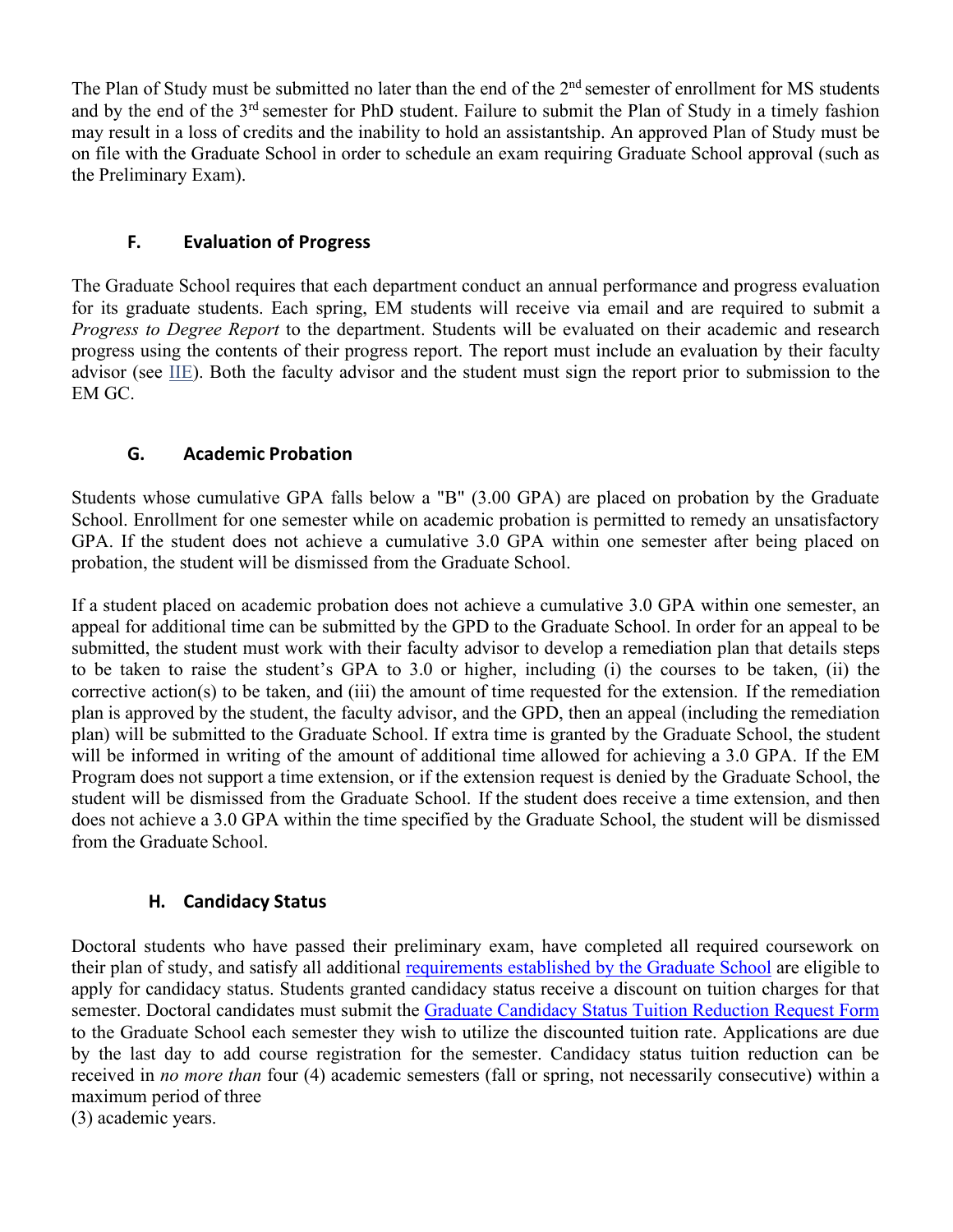# **I. Scholarly Ethics and Integrity Requirement**

All graduate students are expected to uphold the [Virginia Tech Principles of Community](http://inclusive.vt.edu/vtpoc0.html) and the [Graduate](http://graduateschool.vt.edu/academics/expectations/expectations-for-graduate-education-overview.html) [School's Expectations for Graduate Education](http://graduateschool.vt.edu/academics/expectations/expectations-for-graduate-education-overview.html) as well as the scholarly integrity and research ethics standards for engineering mechanics.

Students are expected to complete the requirements of the *Engineering Mechanics Scholarly Ethics and Integrity Plan* (see Appendix A) within 12 months of enrolling as a graduate student in engineering mechanics. Plans of Study will not be approved by the department until the program's *Scholarly Ethics and Integrity* requirements are completed. Failure to complete the *Scholarly Ethics and Integrity* requirements within 12 months of enrollment will affect eligibility for financial support on assistantships and scholarship awards.

# **J. Diversity & Inclusion Requirement**

In April 2018, The Commission on Graduate Studies and Policies (CGS&P) approved a new requirement for graduate students: an inclusion and diversity component (CGS&P Resolution 2017-18A). This requirement aligns with the Graduate School's goal of providing all students with an affirming, inclusive, and diverse education program that helps prepare students to face the complex challenges they will meet in their post- graduation careers. Engineering Mechanics graduate students entering the program starting in 2019-20 satisfy this requirement by successfully completing *ENGE 5304: Graduate Student Success in Multicultural Environments (1 credit)* within the first two semesters of enrollment. For additional information on this Graduate School requirement, see [https://graduateschool.vt.edu/faculty-and-staff](https://graduateschool.vt.edu/faculty-and-staff-resources/inclusion-diversity-requirement.html)[resources/inclusion-diversity-](https://graduateschool.vt.edu/faculty-and-staff-resources/inclusion-diversity-requirement.html) [requirement.html.](https://graduateschool.vt.edu/faculty-and-staff-resources/inclusion-diversity-requirement.html) This 1 credit course is not included on the Plan of Study.

# **K. Financial Support**

There are two general categories of appointment for graduate students: Graduate Teaching Assistant (GTA) and Graduate Research Assistant (GRA). Both will be referred to as [Graduate Assistants \(GAs\)](https://graduateschool.vt.edu/funding/types-of-funding/assistantships.html) unless specific information pertaining to one of them is involved. GAs must maintain an overall GPA of 3.00 or above.

Work periods for GAs are normally based on the following semester or summer session periods:

- Fall semester: August 10 to December 24
- Spring semester: December 25 to May 9
- Summer I: May 10 to June 24
- Summer II: June 25 to August 9

GAs are required to work between the dates stated on their appointment letter.

Students on a 100% assistantship are expected to work an average of 20 hours per week during the appointment period. For the fall and spring academic appointment periods, students are expected to perform 390 total hours of work (average of 20 hours per week for 19.5 weeks). For the summer sessions, students are expected to perform 130 total hours of work. Fractional appointments scale as expected. These hours can be distributed by the GA supervisor throughout the appointment period as needed to support the assigned research (GRA) or teaching (GTA) activities. Students cannot be required to work for more hours than designated by their appointment. Students are asked to report to the GPD or GC any discrepancies they experience between these expectations and the actual GA effort. Hours worked in support of a GRA appointment are in addition to time spent conducting research for 5994 and 7994 credit hours.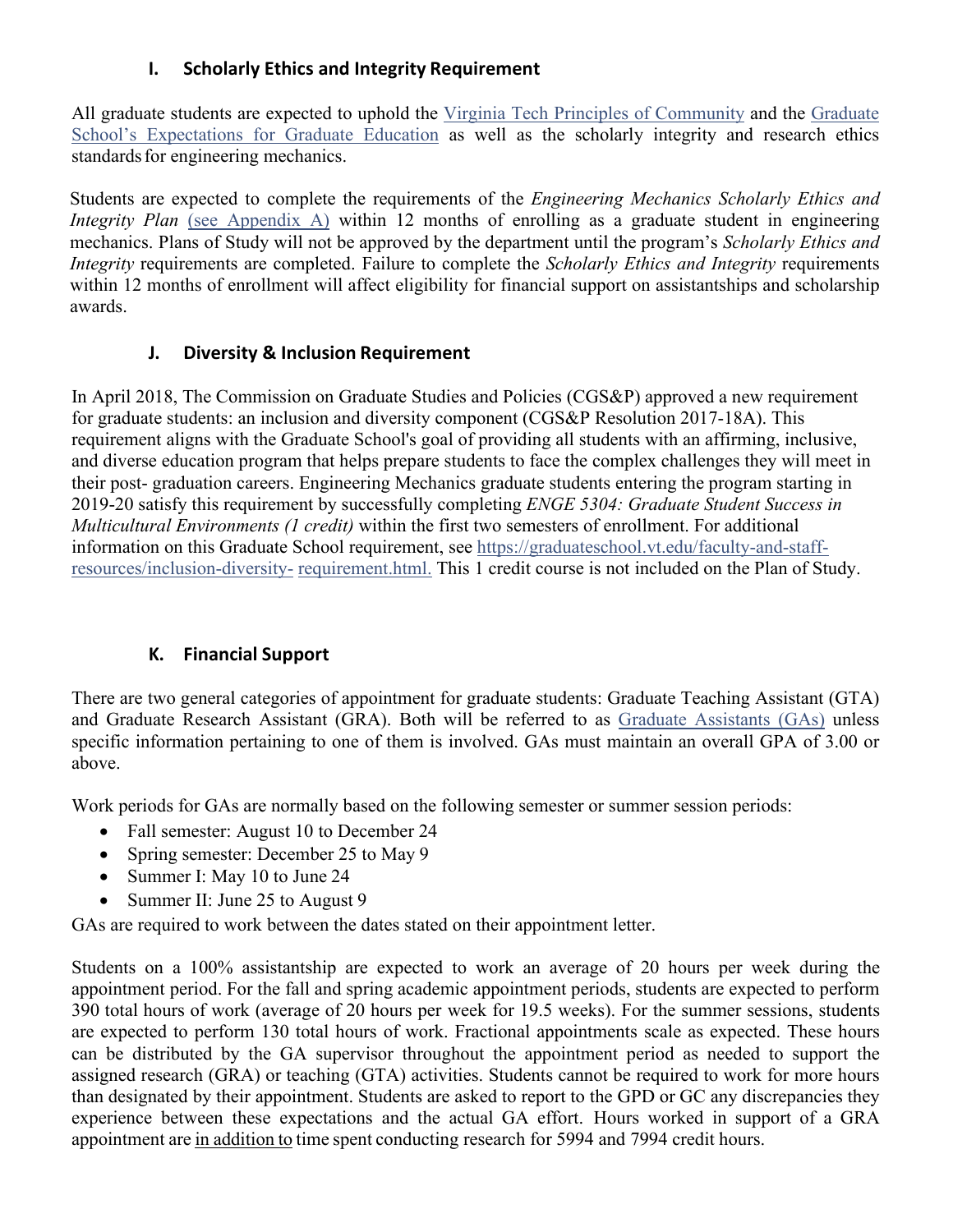GAs will be evaluated continuously by the faculty member supervising their work and formally reviewed at the end of each semester. If their work is not satisfactory or if they are not making satisfactory progress towards their EM degree, their financial support may not be renewed, and in extreme cases may be discontinued.

Financial support may be extended on a semester-to-semester basis, within the guidelines of the Virginia Tech Graduate School and with the mutual agreement of the student, their faculty advisor, the GPD, and the BEAM department head. All GAs must sign an *Assistantship Agreement* form for the period of their appointment.

Because GRA appointments are subject to the availability of external funding and GTA appointments are subject to the availability of university funding, the EM Program cannot guarantee the continuity of these appointments. GTAs are arranged on the student's behalf by their faculty advisor; students are not to request a GTA from the EM program on their own.

# **L. Vacation Policy**

Students appointed on any Graduate Assistantship (GTA or GRA) are considered employees of the Commonwealth of Virginia (COV). As such, Graduate Assistants (GAs) are given the same holidays as faculty. [Human Resources](http://www.hr.vt.edu/benefits/leave/holiday-closing-schedule.html) has the current listing of these holidays (note that GAs do *not* receive the staffonly holidays). With the exception of these dates, GAs are expected to be working in support of assigned teaching or research duties for the full appointment period (see Section II. J). Approval for any additional vacation time must be preapproved by the faculty advisor (for GRAs) or the course supervisor or GDP (for GTAs). Note that class breaks (fall break, spring break, etc.) are *not* vacation days unless they correspond with official university holidays. Start of Semester Defense Exception

Start of Semester Defense Exception (SSDE) is a special enrollment category that allows enrollment for one (1) credit if students have fulfilled all requirements, *including advisory committee review of the thesis or dissertation document and committee agreement that the thesis or dissertation is ready to be defended*, and are registering only to take the final examination. To qualify for SSDE, students must meet all of the criteria established by the Graduate School and submit the [Start of](http://graduateschool.vt.edu/content/dam/graduateschool_vt_edu/GAAPforms/Start_Semester_Defense_Exception.pdf) [Semester Defense Exception Request.](http://graduateschool.vt.edu/content/dam/graduateschool_vt_edu/GAAPforms/Start_Semester_Defense_Exception.pdf)

#### **M. Graduate Honor Code**

The [Graduate](http://graduateschool.vt.edu/academics/expectations/graduate-honor-system.html) Honor Code establishes academic integrity among graduate students. All incoming graduate students are notified of the honor code upon application to Virginia Tech. By accepting admission, you agree to comply with the Graduate Honor Code, which requires honesty and ethical behavior in all academic pursuits. The Graduate Honor System (GHS) upholds and enforces the Graduate Honor Code. The GHS exists to educate students and faculty about the Graduate Honor Code, to investigate and hear all casesthat are referred to the GHS, and to impose a penalty when a student is found guilty. You can find additional information about the GHS by reviewing the Constitution of the Graduate Honor System, which details GHS procedures, rights of accused students, and rights of referrers. The procedures in the Constitution are strictly adhered to in all GHS matters. The Constitution is found online in the Graduate Honor Code web site.

#### **N. Student Health Care**

All full-time graduate students are required to pay a health-service fee. [The Schiffert Health Center](https://www.healthcenter.vt.edu/) provides limited medical care for all students when the university is in session and for those students who are required to work between terms. Schiffert lacks operating facilities, extensive equipment, and medical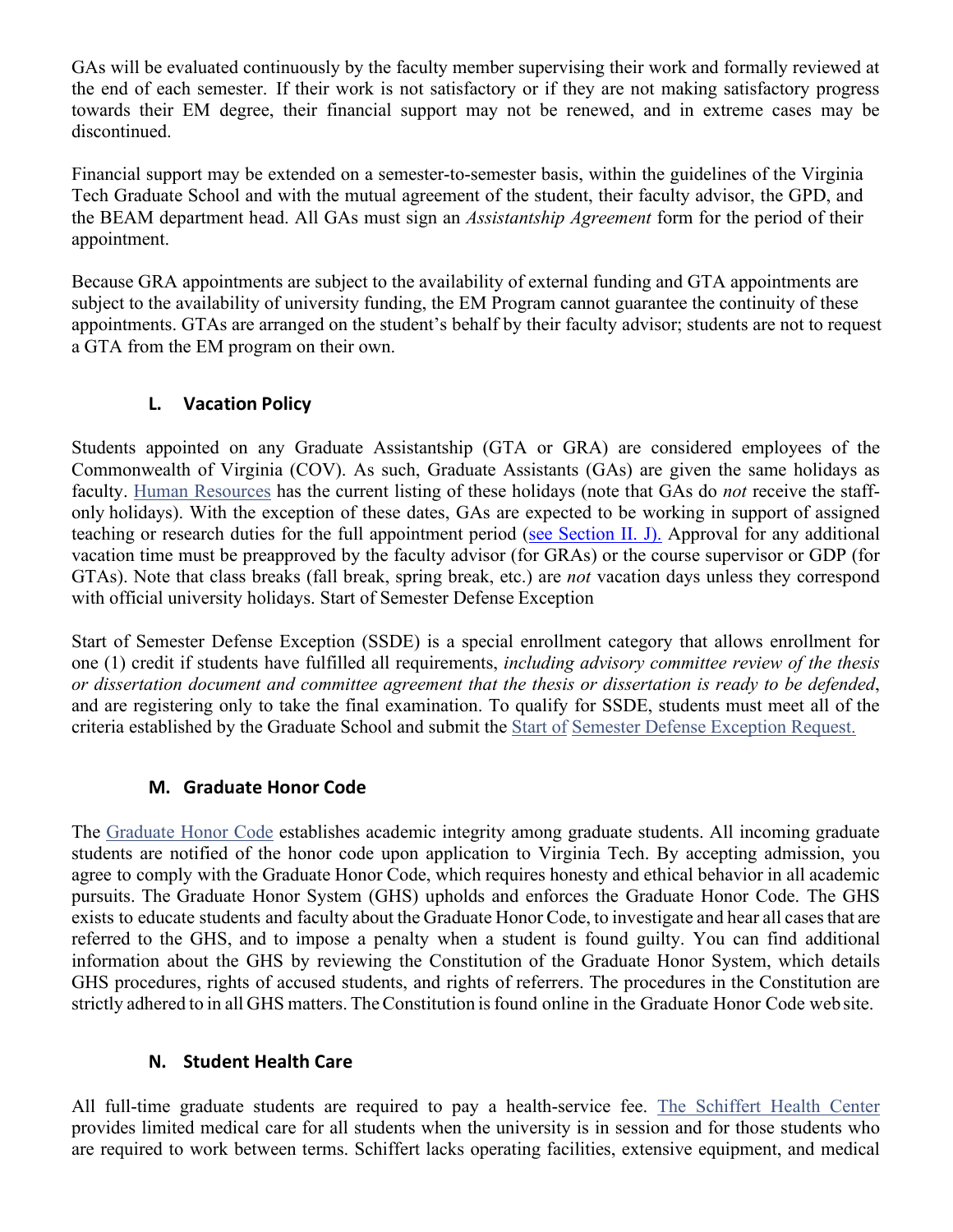specialists. Thus, they provide services only for minor medical ailments and sicknesses. Persons are not eligible for health services when they are not registered. The fee does not provide health services for the student's family.

International students are required to have insurance on themselves and all family members. The insurance policy can be obtained through the university (information can be found [here\)](https://risk.controller.vt.edu/studentmedicalinsurance.html) or through private U.S. and foreign insurance companies. Students who maintain 50-100% assistantship appointments and who have purchased the university-sponsored health care plan are eligible to receive a contribution towards their health insurance premiums.

# **O. Language Requirement**

University business and all instruction are conducted in English. There are a number of campus and community resources to help with English conversation skills. They include:

English practice groups through the [Virginia Tech Writing](https://lib.vt.edu/study-learn/writing-center.html) Center YMCA [conversation groups](http://vtymca.org/international-programs/)

There is no foreign language requirement for the EM Program. However, foreign language requirements are optional at the discretion of the student's advisory committee. Any language courses taken do not count towards the required program hours on the Plan of Study.

# **P. Justification of Courses**

Academic work, including transfer credit, must meet the time limits specified below. Requests for revalidation of out-of-date courses must be submitted by the student and include signatures of all members of the student's advisory committee and the GPD. Revalidations are normally for a period of one year unless otherwisenoted.

Course work more than five years old at the time of submission of the Plan of Study must be revalidated to count toward the master's or doctorate by completing the [Course Justification](http://graduateschool.vt.edu/content/dam/graduateschool_vt_edu/GAAPforms/Course_Justification_Request.pdf)  [Request](http://graduateschool.vt.edu/content/dam/graduateschool_vt_edu/GAAPforms/Course_Justification_Request.pdf) through the Graduate School.

# **Q. Transfer credit**

In general, transfer credits are formally reviewed/approved at the time the Plan of Study is submitted. Credits may be transferred from a regionally accredited university. All such credits must have earned grades of "B" or better, have been earned while in good standing in graduate status, and must have been graduate courses at the institution where the student took the course. Grades of "S" or "P" are not acceptable for transfer credit. All transfer courses must be reviewed and acceptable to the student's Advisory Committee and the GPD. Official transcripts are required before transfer course work can be approved for the Plan of Study. Transferred courses count as credit hours but are not included in the calculation of the Virginia Tech GPA (i.e., the grade does not transfer). For transfer course work more than five years old, a Justification of "old" course work form must be filed with the Plan of Study.

Research, Project and Report, Practicum or Internship credit hours may not be transferred from another university to meet Virginia Tech graduate degree requirements (i.e., they cannot be included on the Plan of Study). Credits taken while in undergraduate status or for an undergraduate degree cannot be used as transfer credit for a graduate degree, with the exception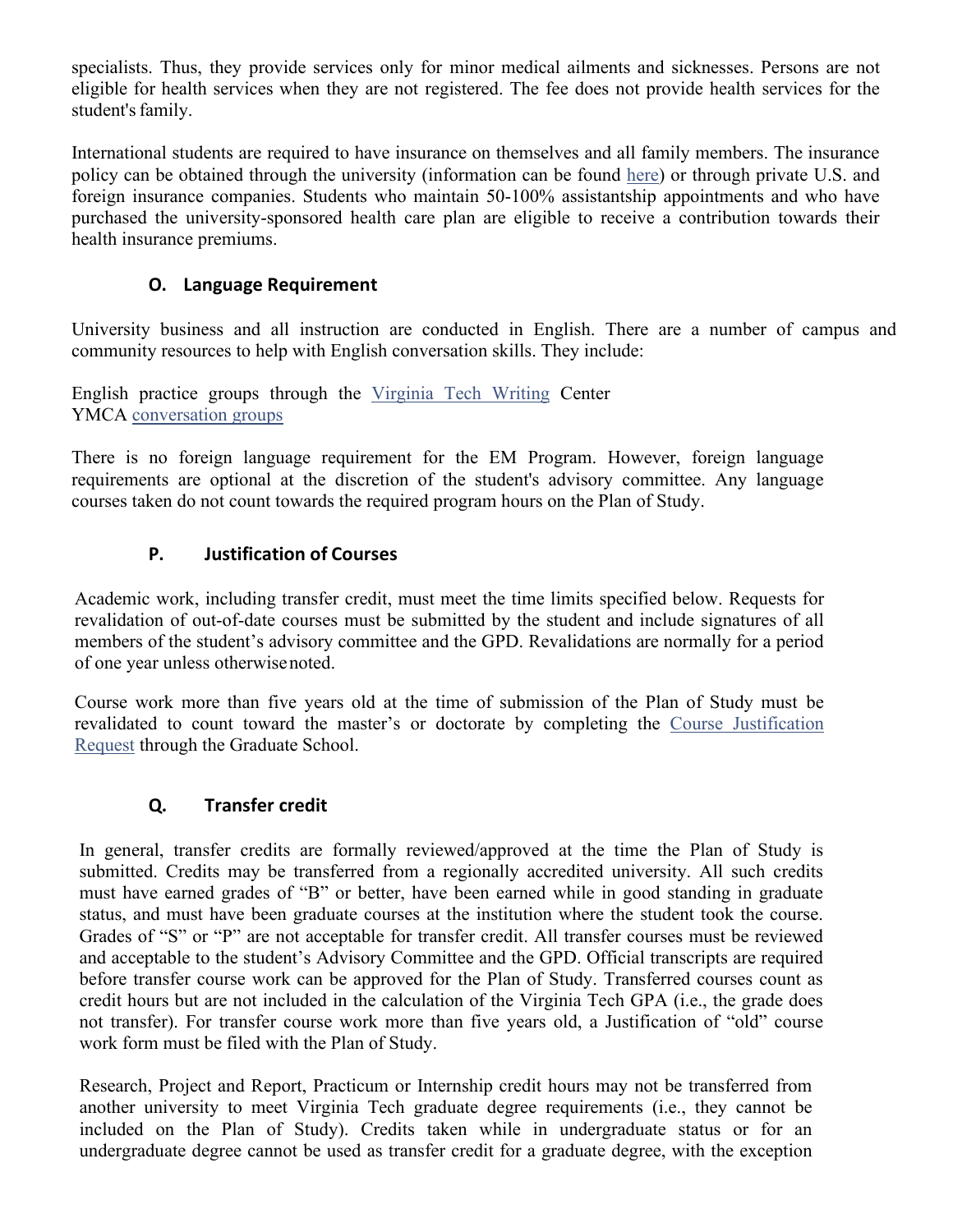of Virginia Tech students enrolled in the Accelerated Undergraduate/Graduate (UG/G) program who have received pre- approval for this credit through submission of the UG/G paperwork.

Transfer credit for any of the EM degree core courses (e.g., ESM 5014; see Section IV.B for MS degrees and Section V for PhD degrees) requires pre-approval by the GPD and the student's academic advisor. Please contact the GC for the pre-approval form. Submission of this form must be accompanied by detailed information from the course(s) taken at the other university, including required textbook details, a list of the assigned homework problem statements, and copies of the administered test questions (only the assignments/tests are needed, not the corresponding work). If transfer of any core courses is pre-approved, you can include those courses on your Plan of Study. Transfer credit limits are described in Section IV (for MS degrees) and Section V (for PhD degrees)

# **III. Requirements for the Accelerated Undergraduate/Graduate (UG/G) Program**

The EM Program invites applications to the Accelerated Undergraduate/Graduate (UG/G) Degree Program for highly qualified VT undergraduate students from any major. Students may apply for admission to an M.S. or Ph.D. degree as a part of this program. If admitted, they are then able to double- count up to 12 credit hours toward both their undergraduate and graduate degree programs. Application to this program is available to VT students who meet the following qualifications:

Students must have an overall undergraduate GPA of 3.3 or higher; GRE scores are not required. Students must submit an application through the Graduate School. The degree admission term is for the first semester after the bachelor's degree is to be awarded. For example, if a student expects to finish the bachelor's degree in Spring 2021, they would apply for admission for Fall 2021. Double-counting of courses would begin in their senior year of undergraduate studies.

#### **A. Double-Counting Courses**

Acceptance into the program allows the student to 'double-count' up to 12 hours of coursework, which is chosen in advance and taken during the senior year. Six of the 12 hours can be at the 4000 level, with the other 6 hours being at the 5000 level. Courses included on a UG/G student's list of proposed coursework must be consistent with the course requirements for the appropriate graduate degree.

# **B. Application Instructions**

The deadline for applying to the UG/G program is August 1. The student needs to confer with the Engineering Mechanics Graduate Coordinator as well as the undergraduate advisor in his/her 'home' undergraduate department in order to choose the courses that will be double-counted. Students should apply through the normal VT online application process. Students will choose either the M.S. or the Ph.D. degree in Engineering Mechanics and then indicate in the application that they are pursuing the UG/G (checkbox option after application is started), and the effective term will be the semester in which the student becomes a full-time graduate student (not the beginning term of the senior year). For more information from the Graduate School about the UG/G application process, visit the [Graduate School](https://graduateschool.vt.edu/admissions/accelerated_masters_programs.html) [Admissions.](https://graduateschool.vt.edu/admissions/accelerated_masters_programs.html)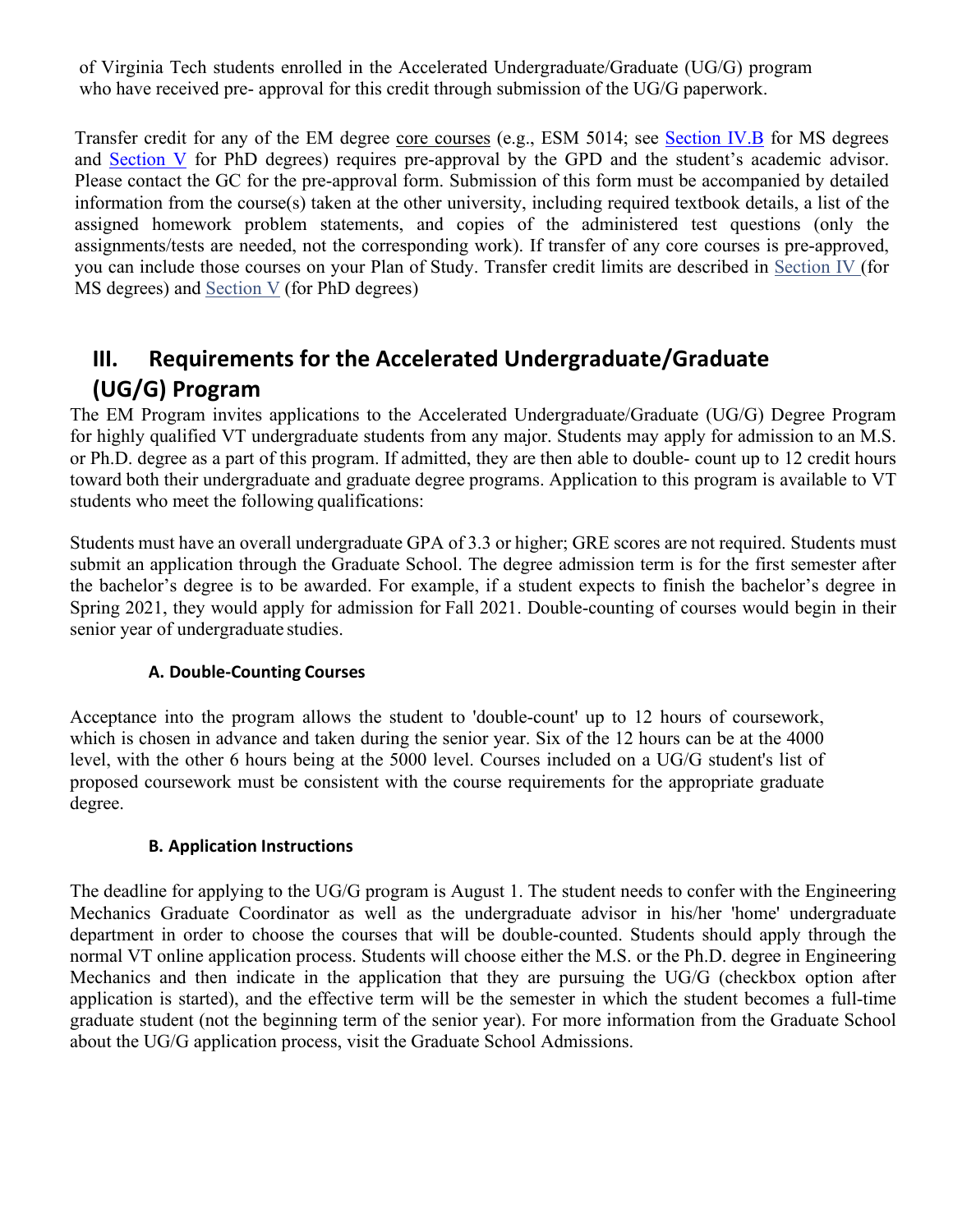# **IV. Requirements for the Engineering Mechanics Degrees of Masterof Science and Master of Engineering**

# **A. Degree Options**

The Engineering Mechanics Program offers the Master of Science (MS, thesis and non-thesis) and Master of Engineering (MEng) degrees. Each degree requires completion† of a minimum of 30 credit hours with a minimum overall GPA of 3.0.

#### **1. Master of Science (MS) thesis option**

Students pursuing the MS thesis degree option must complete at least 30 credit hours, including at least 21 graded course credit hours (see Plan of Study below), and satisfactorily prepare and defend a master's thesis (see Final Examination below).

The final transcript will designate the degree as thesis.

#### **2. Master of Science (MS) non-thesis option**

Students pursuing the MS non-thesis degree option must complete at least 30 graded course credit hours (see Plan of Study below), and satisfactorily pass a comprehensive oral examination (see Final Examination below). This option must be declared at the time the Plan of Study is submitted to the Graduate School.

The final transcript will designate the degree as non-thesis.

# **3. Master of Engineering (MEng)**

This program is oriented toward engineering practice instead of fundamental research, teaching or further study. (Recipients of this degree are not barred, however, from pursuing more advanced degrees.) This degree is intended to increase the competence of students who are interested in design, development, operation, and engineering practice.

Students pursuing the MEng degree option must complete at least 30 credit hours, including at least 27 graded course credit hours (see Plan of Study below), and satisfactorily prepare and defend an engineering project report (see Final Examination below). The purpose of the project report is to develop and demonstrate the candidate's ability to plan and execute projects relating to the practice of engineering.

#### **B. Plan of Study**

The student's Plan of Study must include the courses described below.

# **1. Master of Science (MS) thesis option**

The MS thesis option Plan of Study must include at least 30 credit hours that satisfy the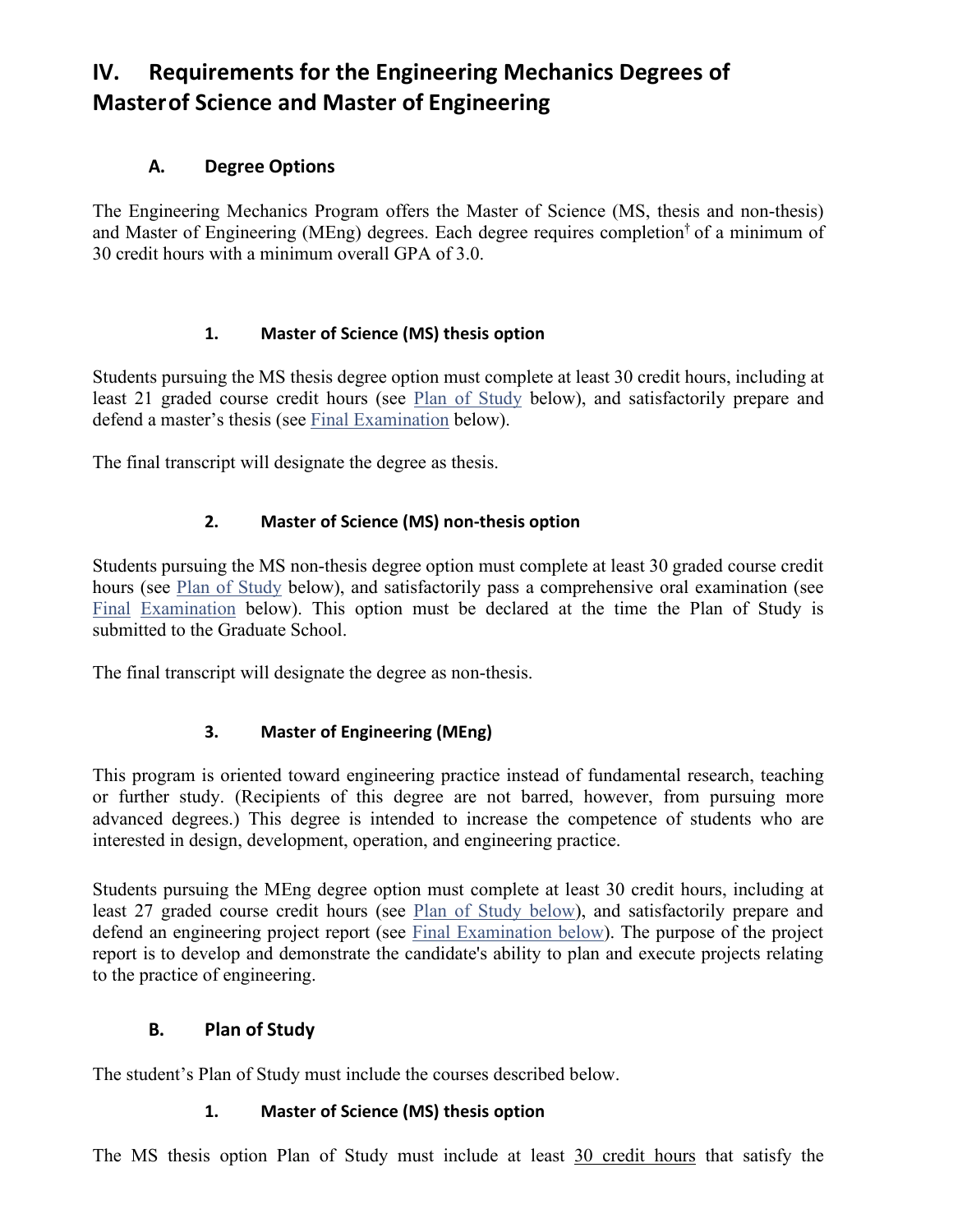following requirements:

- ESM 5994 Research and Thesis *(at least 6 credits)*
- ESM 5014 Introduction to Continuum Mechanics *(3 credits)*
- One ESM 5xxx/6xxx course in two of the following three areas: dynamics, solid mechanics, or fluid mechanics *(3 credits in each area, for a total of 6 credits)*; see the GC for a current list of approved courses
- One course satisfying the mathematics requirement *(3 credits)*; see the GC for a current listof approved courses
- Graded elective courses *(at least 9 credits)*

MS students must also satisfactorily complete *ENGE 5304: Graduate Student Success in Multicultural Environments* (*1 credit*) within the first two semesters of enrollment. This course satisfies the Graduate School's *Diversity and Inclusion Requirement* (see Section II.I.). This course credit is not included on the Plan of Study.

MS students must also register for one credit hour of 5944 Seminar for at least two semesters. These seminar credits are not included on the Plan of Study.

The MS Plan of Study may contain a combination of 5xxx and 6xxx-level courses and a maximum of six (6) hours of approved 4xxx-level courses (see the GC for a current list of approved 4xxx-level courses).

A minimum of 12 course credits must be labeled ESM (not including 5944 or 5994).

A maximum of six (6) credit hours of independent study (IS) or special study (SS) courses can be used to complete the Plan of Study, with the total for both IS and SS courses not exceeding six (6)hours.

The number of course credits transferred cannot exceed the number of course credits taken at Virginia Tech. Research, Project and Report, Practicum or Internship credit hours may not be transferred from another university to meet Virginia Tech graduate degree requirements (i.e., they cannot be included on the Plan of Study).

# **2. Master of Science (MS) non-thesis option**

The MS non-thesis option Plan of Study must include at least 30 credit hours that satisfy the following requirements:

- ESM 5014 Introduction to Continuum Mechanics *(3 credits)*
- One ESM 5xxx/6xxx courses in two of the following areas: dynamics, solid mechanics, or fluid mechanics *(3 credits in each area, for a total of 6 credits)*; see the GC for a current list of approved courses
- One course satisfying the mathematics requirement *(3 credits)*; see the GC for a current listof approved courses
- Graded elective courses *(at least 18 credits)*

<sup>&</sup>lt;sup>‡</sup> In this document, "completing" a course includes the requirement that the resulting grade be a C– or better for graded courses, a P for pass/fail courses, or an EQ for research or project/report credits. This is to comply with a VT Graduate School requirement as listed in the [Graduate](https://secure.graduateschool.vt.edu/graduate_catalog/policies.htm?policy=002d14432c654287012c6542e38200a2)  [Catalog:](https://secure.graduateschool.vt.edu/graduate_catalog/policies.htm?policy=002d14432c654287012c6542e38200a2) 'Courses on the Plan of Study with grades below "C-" must be repeated.'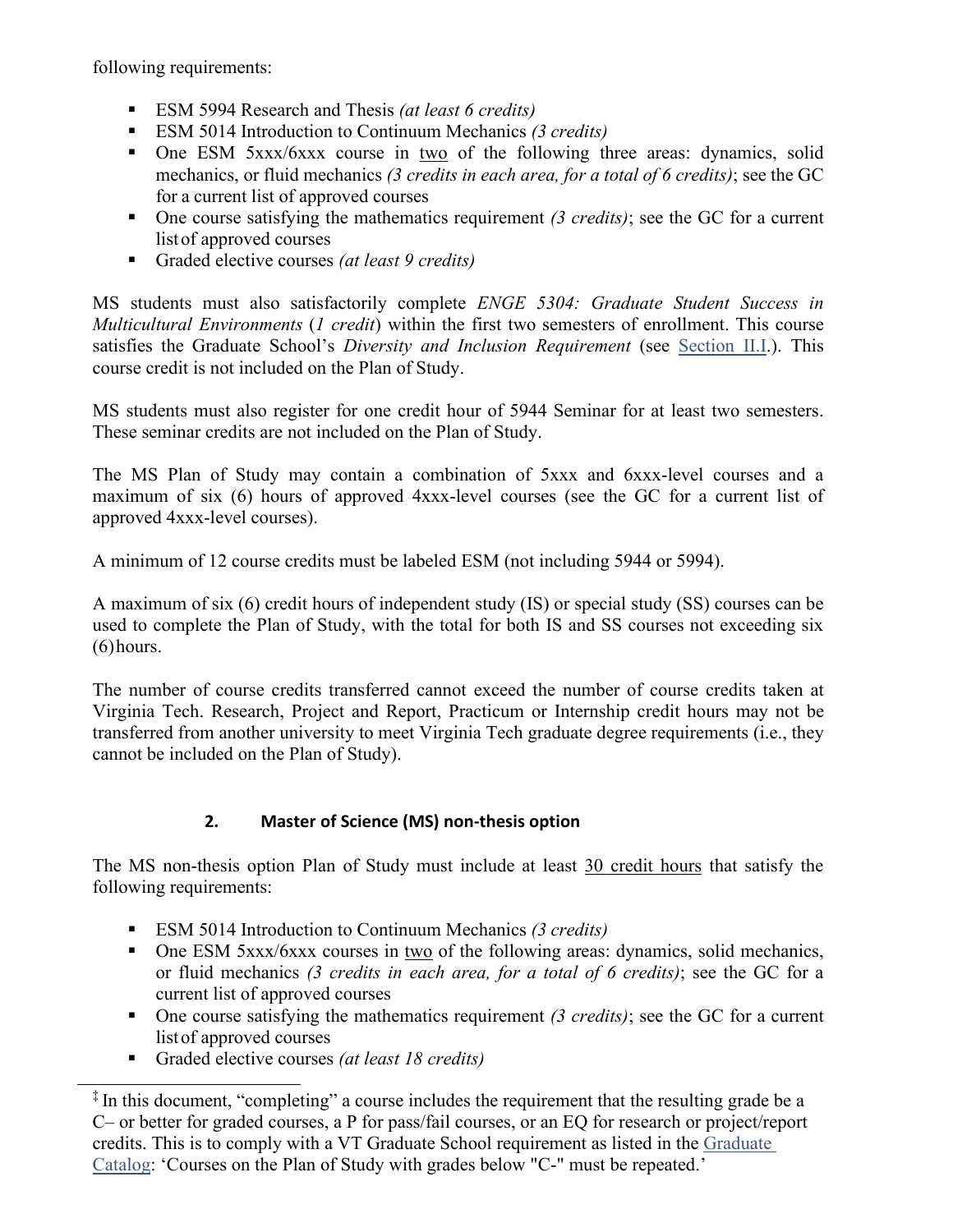MS students must also satisfactorily complete *ENGE 5304: Graduate Student Success in Multicultural Environments* (*1 credit*) within the first two semesters of enrollment. This course satisfies the Graduate School's *Diversity and Inclusion Requirement* (see Section II.I.). This course credit is not included on the Plan of Study.

MS students must also register for one credit hour of 5944 Seminar for at least two semesters. These seminar credits are not included on the Plan of Study.

The MS Plan of Study may contain a combination of 5xxx and 6xxx-level courses and a maximum of six (6) hours of approved 4xxx-level courses (see the GC for a current list of approved 4xxx-level courses).

A minimum of 12 course credits must be labeled ESM (not including 5944 or 5994).

A maximum of nine (9) credit hours of independent study (IS) or special study (SS) courses can be used to complete the Plan of Study, with the total for both IS and SS courses not exceeding nine (9) hours.

The number of course credits transferred cannot exceed the number of course credits taken at Virginia Tech. Research, Project and Report, Practicum or Internship credit hours may not be transferred from another university to meet Virginia Tech graduate degree requirements (i.e., they cannot be included on the Plan of Study).

# **3. Master of Engineering (MEng) option**

The MEng option Plan of Study must include at least 30 credit hours that satisfy the following requirements:

- ESM 5904 Project and Report *(3 credits)*
- ESM 5014 Introduction to Continuum Mechanics *(3 credits)*
- One ESM 5xxx/6xxx course in two of the following areas: dynamics, solid mechanics, or fluid mechanics *(3 credits in each area, for a total of 6 credits)*; see the GC for a current list of approved course
- One course satisfying the mathematics requirement *(3 credits)*; see the GC for a current listof approved courses
- Graded elective courses *(at least 15 credits)*

MEng students must also satisfactorily complete *ENGE 5304: Graduate Student Success in Multicultural Environments* (*1 credit*) within the first two semesters of enrollment. This course satisfies the Graduate School's *Diversity and Inclusion Requirement* (see Section II.I.). This course credit is not included on the Plan of Study.

MEng students must also register for one credit hour of 5944 Seminar for at least two semesters. These seminar credits are not included on the Plan of Study.

The MEng Plan of Study may contain a combination of 5xxx and 6xxx-level courses and a maximum of six (6) hours of approved 4xxx-level courses (see the GC for a current list of approved 4xxx-level courses).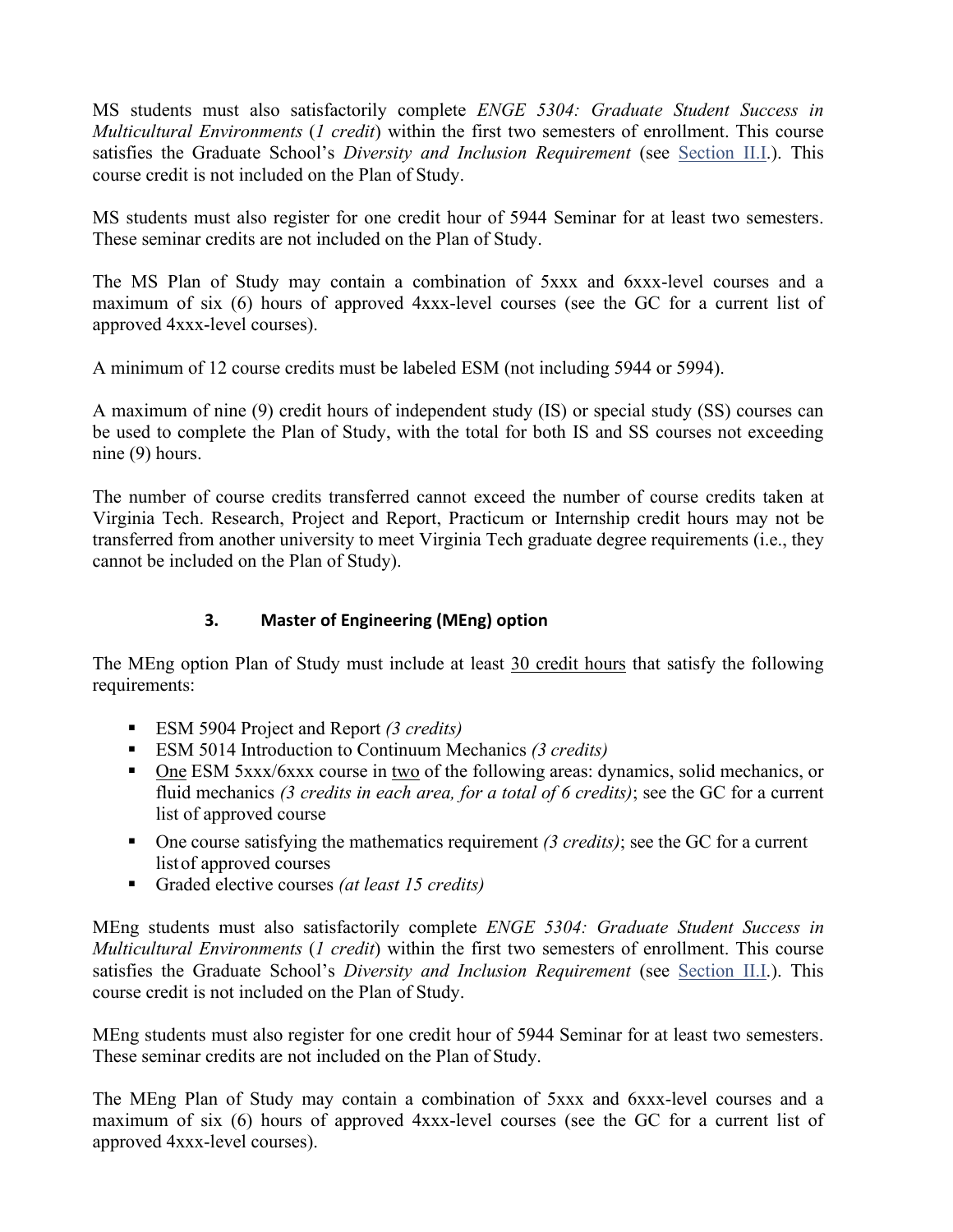A minimum of 12 course credits must be labeled ESM (not including 5944 or 5994).

A maximum of six (6) credit hours of independent study (IS) or special study (SS) courses can be used to complete the Plan of Study, with the total for both IS and SS courses not exceeding six (6)hours.

The number of course credits transferred cannot exceed the number of course credits taken at Virginia Tech. Research, Project and Report, Practicum or Internship credit hours may not be transferred from another university to meet Virginia Tech graduate degree requirements (i.e., they cannot be included on the Plan of Study).

# **C. Advisory Committee**

Each graduate student must have an advisory committee, which guides and approves the Plan of Study, evaluates the student's academic progress, advises the student on their research (when applicable), and conducts the final examination.

The MS or MEng advisory committee is to be composed of the faculty advisor (acting as the chair of the committee) and a minimum of two other faculty members. The faculty advisor and at least one of the committee members must be from the [Graduate Catalog's approved list of](https://secure.graduateschool.vt.edu/graduate_catalog/program.htm?programID=002d14431ce38e83011ce38e97120047)  [Engineering Mechanics](https://secure.graduateschool.vt.edu/graduate_catalog/program.htm?programID=002d14431ce38e83011ce38e97120047) [faculty](https://secure.graduateschool.vt.edu/graduate_catalog/program.htm?programID=002d14431ce38e83011ce38e97120047) (i.e., either a BEAM faculty member or an official program affiliate). The third member must be approved by the Graduate School to serve on a graduate committee. All committee members must be approved by the GPD and the Dean of the Graduate School. The committee must be selected and approved prior to submission of a Plan of Study. Students are encouraged to confer with a broad spectrum of the faculty and select those (willing) faculty members who best support their academic interests and/or research activities (as appropriate).

# **D. Final Examination**

All MS and MEng students must pass an oral examination upon completion of the degree requirements. The [Request to Admit Candidate to Final Exam form](https://ess.graduateschool.vt.edu/pages/login.php) must be received by the Graduate School two weeks before the desired date. The student should work in consultation with the EM Program and their advisory committee to schedule the examination and the candidate must be registered for a minimum of three credit hours or have an approved *Start of Semester Defense Exception* (SSDE).

The examination is to be administered by the advisory committee, with additional members as needed to cover the examination material. The examination is expected to cover all mechanics course work as well as the research (for MS thesis) or project (for MEng) completed by the student. The GPD and the Graduate School must approve the examining committee. Students are encouraged to confer with their committee members prior to the final examination time for guidance regarding the expected scope and format of the examination.

In order to pass the final examination, a candidate is allowed at most one negative vote from the examining committee. If a student fails the final examination, there must be a lapse of one full semester (a minimum of 15 weeks) before rescheduling the examination. The student is allowed no more than two opportunities to pass the final examination.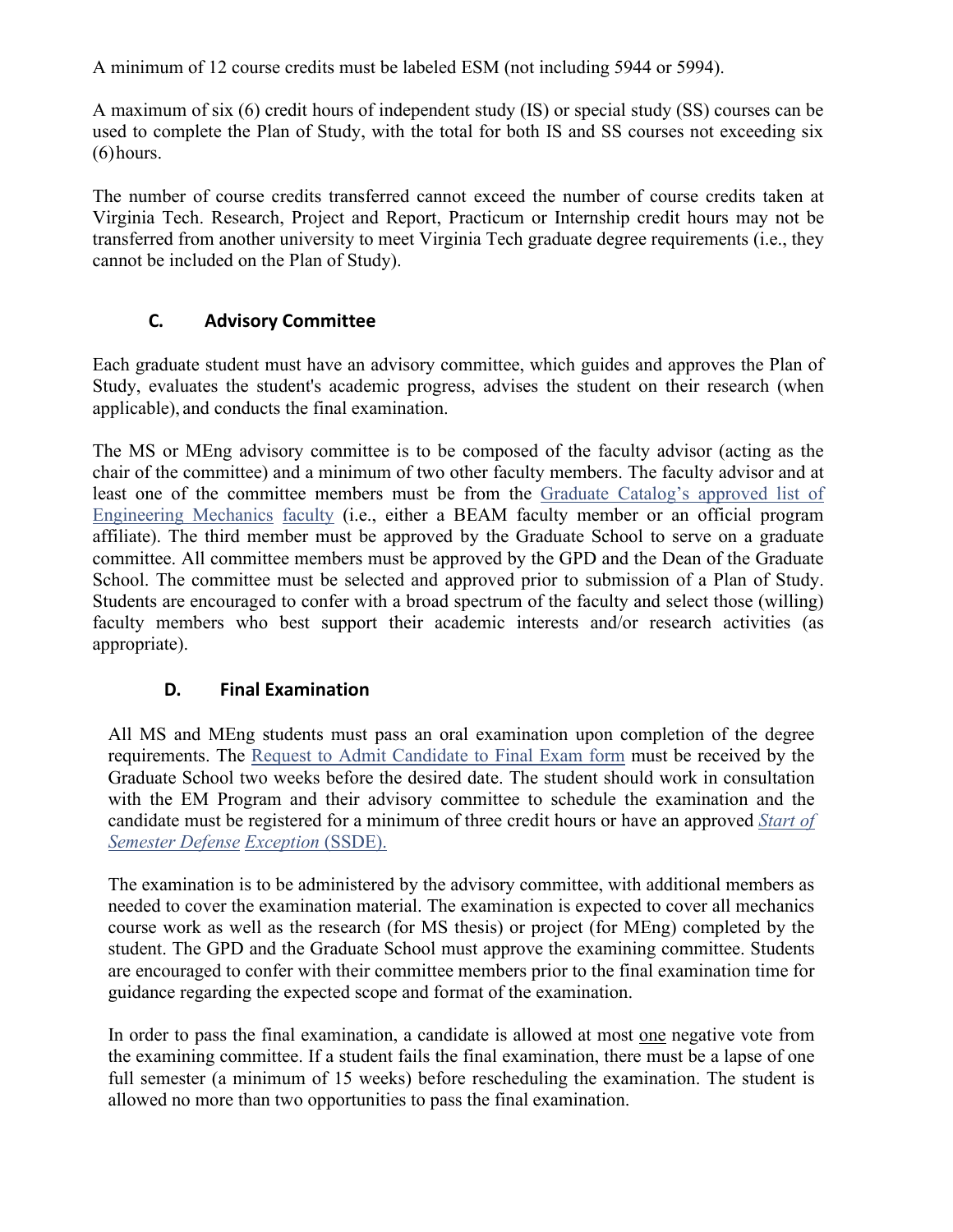#### **E. Thesis**

The thesis should be a scholarly discourse on a topic approved by the student's advisory committee. It should demonstrate the student's ability to perform independent research of professional quality. The thesis is expected to be well organized and written clearly. Detailed guidelines for publication of the thesis are specified in the [Graduate Catalog.](https://secure.graduateschool.vt.edu/graduate_catalog/policies.htm?policy=002d14432c654287012c6542e3720025)

MS thesis students are required to submit a graphical abstract. A (draft) graphical abstract is due to the EM GC at the time the final examination is scheduled. This draft version will be used in the announcements of the defense. Approval of the graphical abstract must be obtained from the major advisor and the EM GPD and if iterations are needed a final version of the graphical abstract must be submitted to the EM GC when the final ETD is submitted to the Graduate School. Final exams will not be approved without the submission of the graphical abstract.

These graphical abstracts will be used to promote each student's work and celebrate their degree completion through social media and the program's website. This submission is intended to complement, not replace, the traditional text abstract by providing a `representative graphic' for the work.

The title of the degree, which appears on the cover page, is *Engineering Mechanics.* An example graduate diploma is shown in Section II.

# **F. Continuing to the PhD**

Some students may elect to continue to the PhD after earning their MS degree. Students may do this by either (1) submitting a new [Graduate School application](https://graduateschool.vt.edu/admissions/how-to-apply.html) for admittance to the PhD program or (2) submitting a [change of degree program form.](https://graduateschool.vt.edu/content/dam/graduateschool_vt_edu/GAAPforms/change-of-degree-status-10-2019.pdf) The change of degree program form requires approval of the academic advisor and the GDP and allows the student to continue on without reapplying to the program. Students should talk with their advisor and/or the GPD for advisement on which option to pursue.

Courses taken toward the MS at Virginia Tech also count toward the PhD. If earning a thesis MS, please note that ESM 5994 (master's level research hours) *cannot* count toward your PhD dissertation research hours. The appropriate number of credit hours of ESM 7994 (doctoral level research hours) must be listed on the Plan of Study. Please consult the PhD degree requirements for more information.

A PhD Plan of Study, qualifying exam, preliminary exam, and PhD final exam are required.

Any transfer courses that are used to fulfill the MS requirements cannot be counted toward the PhD requirements, with the exception of double-counted courses taken by Virginia Tech students who are enrolled in the Accelerated Undergraduate/Graduate (UG/G) program. Please see the transfer credit section for more information.

# **V. Requirements for the Engineering Mechanics Degree of Doctor of Philosophy**

# **A. Overview of Doctoral Degree Requirements**

Students must satisfy the following requirements to earn a doctoral degree in engineering mechanics: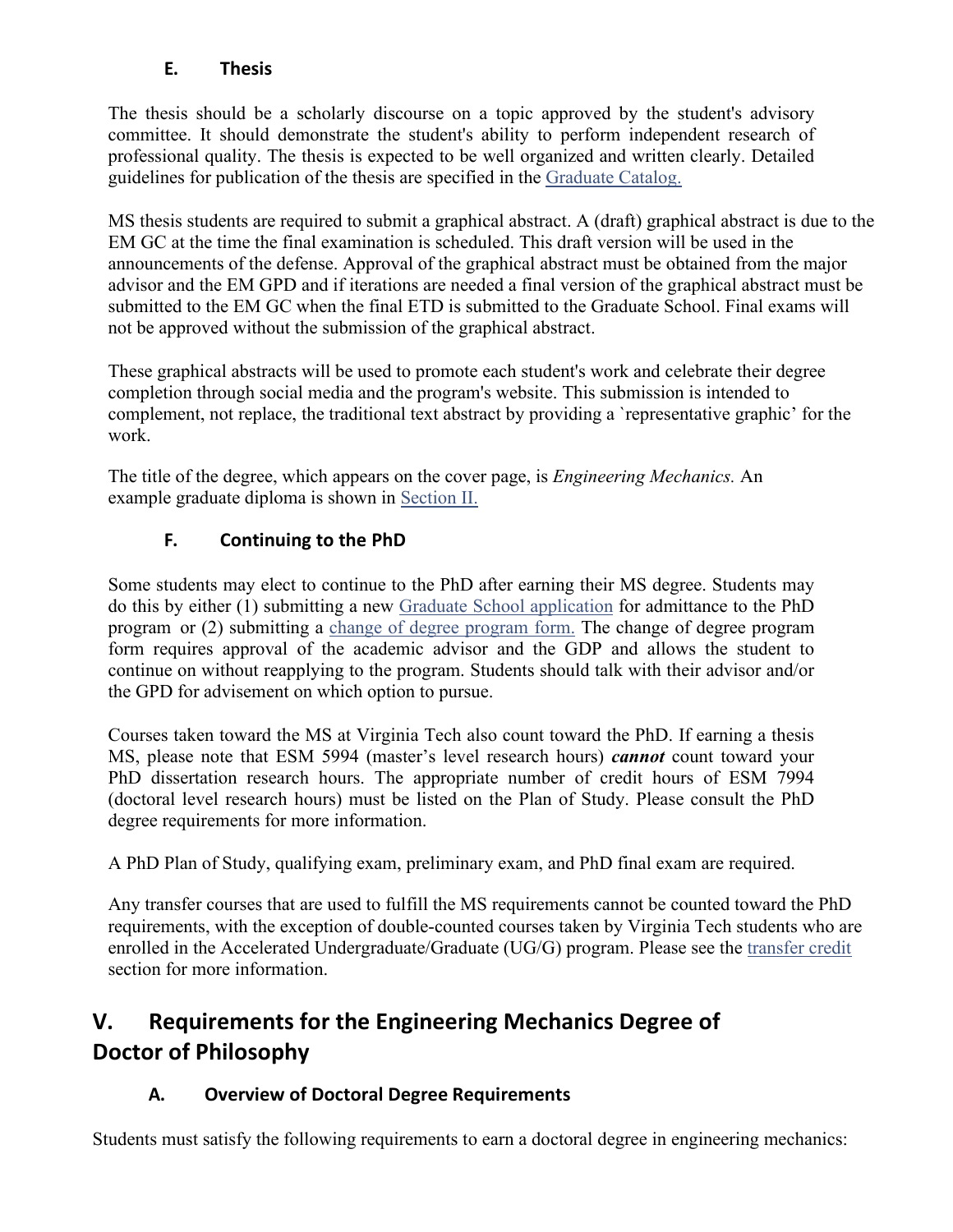- 1. Satisfy the *Scholarly Ethics and Integrity Requirement* (see Section II.H)
- 2. Satisfy the *Diversity and Inclusion Requirement* (see Section II.I)
- 3. Complete<sup>‡</sup> a minimum of 90 credits that can be included on the Plan of Study (see Section IV.B).
	- a. Complete<sup> $\ddagger$ </sup> a minimum of 35 credits of graded coursework, including the 5 core courses (see Section IV.B.2).
	- b. Complete<sup> $\ddagger$ </sup> a minimum of 4 credits of ESM 5944 Seminar.
	- c. Complete‡ a minimum of 30 credits of ESM 7994 DoctoralResearch.
- 4. Pass the program's *Qualifying Examination* (see Section IV.C).
- 5. Pass the program's *Preliminary Examination* (see Section IV.E).
- 6. Prepare a *Dissertation* (see Section IV.F) and pass the *Final Examination* (see Section IV.G).

# **B. Credit Hour Requirements for a PhD in Engineering Mechanics**

To earn a doctoral degree in engineering mechanics, students must complete<sup> $\ddagger$ </sup> a minimum of 90 credits that satisfy the following requirements:

- At least thirty-five (35) credits of coursework are required according to the program specifications listed in Section IV. B.1, and fourteen (14) of these credits must consist of the core coursework in Section IV.B.2.
- At least four (4) credits of ESM 5944 Seminar are required as described in Section IV.B.3.
- At least thirty (30) credits of ESM 7994 Doctoral Research are required as described in Section IV.B.4.
- The content of the remaining twenty-one (21) credits must be agreed upon by the student and their Advisory Committee.

Students must also comply with all requirements of the Graduate School.

# **1. General Coursework Requirements**

Students pursuing a doctoral degree in engineering mechanics are required to complete<sup> $\ddagger$ </sup> a minimum of 35 credits of coursework that satisfies each of the following requirements. All of these courses must be taken for a letter grade (except for courses that are only offered on a pass/fail basis). The courses used to satisfy these requirements must be approved by the student's Advisory Committee and the GPD through submission of the Plan of Study.

- 1. Fourteen (14) credits of graded core coursework (see Section IV.B.2).
- 2. At least three (3) credits of additional graduate-level coursework in mathematics; see the GC for a current list of approved courses.
- 3. At least six (6) credits of additional ESM-designated graded coursework.
- 4. At least twelve (12) credits of additional graduate-level graded coursework in support of the chosen area of doctoral research.

<sup>&</sup>lt;sup>‡</sup> In this document, "completing" a course includes the requirement that the resulting grade be a C– or better for graded courses, a P for pass/fail courses, or an EQ for research or project/report credits. This is to comply with a VT Graduate School requirement as listed in the [Graduate](https://secure.graduateschool.vt.edu/graduate_catalog/policies.htm?policy=002d14432c654287012c6542e38200a2)  [Catalog:](https://secure.graduateschool.vt.edu/graduate_catalog/policies.htm?policy=002d14432c654287012c6542e38200a2) 'Courses on the Plan of Study with grades below "C-" must be repeated.'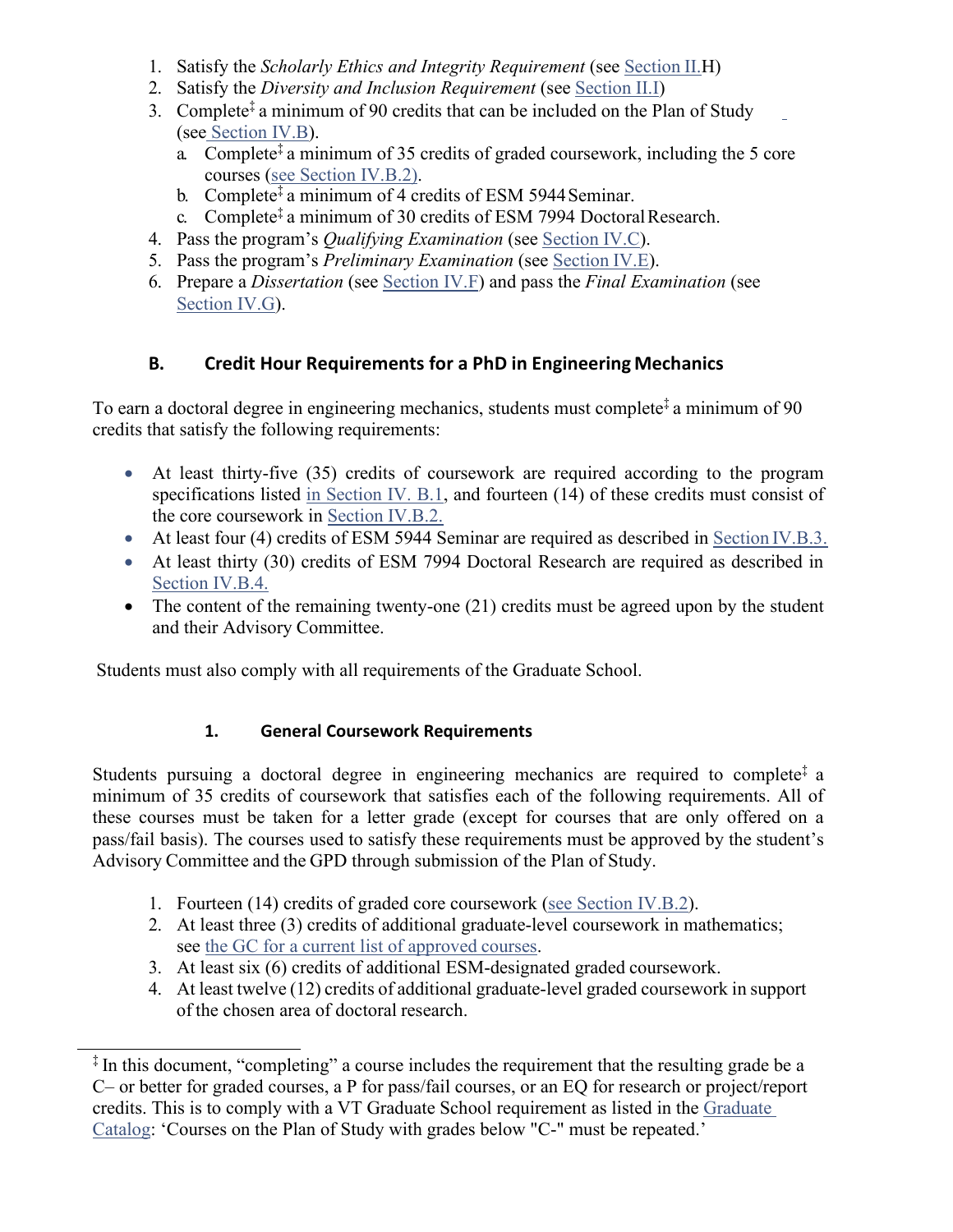Restrictions:

- No more than 3 credits of 4xxx-level coursework can be counted toward the required minimum 35 credits of coursework.
- No more than 3 credits of Independent Study (5974 or 6974) can be counted toward the required minimum 35 credits of coursework.
- A maximum of 15 credits of transfer coursework can be counted toward the required minimum 35 credits of coursework.
- A maximum of 6 credits of transfer coursework can be counted toward the required 14 credits of core coursework (see Section V.B.2.).

Students are expected to enter the doctoral program with a math background that includes the equivalent to the following two courses:

- 1. MATH 4564 Operational Methods (3 credits)
- 2. MATH 4574 Vector and Complex Analysis for Engineers (3 credits)

If the EM Program determines that a student does not have this background, the student is required to complete‡ these two courses prior to taking (or being exempted from) the *Qualifying Examination*; students are encouraged to complete these courses as early as possible. The above two MATH courses are *not* counted toward the minimum 35 credits of coursework required for a doctoral degree in engineering mechanics.

#### **2. Core Coursework Requirements**

Engineering mechanics doctoral students must complete<sup>‡</sup> each of the following five (5) core courses prior to taking the *Qualifying Examination*:

- 1. ESM 5014 Introduction to Continuum Mechanics (3 credits)
- 2. ESM 5314 Intermediate Dynamics (3 credits)
- 3. ESM 5024 Introduction to Solid Mechanics (3 credits)
- 4. ESM 5054 Introduction to Fluid Mechanics (3 credits)
- 5. ESM 5004 Communicating Engineering Mechanics (2 credits)

Students are expected to complete all of the above core coursework requirements by the end of their fourth (4th) semester of enrollment in the engineering mechanics program.

Students may substitute one or more graduate course(s) taken at another institution for any of these core courses. To substitute, (1) the previous course must be successfully transferred to Virginia Tech for credit toward the doctoral degree, and (2) the GPD and the student's Advisory Committee must approve the substitution. (Not all courses will qualify for approval, despite course name or content, or the grade received. Multiple transfer courses may be required to substitute for a single core course.) Transferred courses are *not* included in the calculation of the cumulative core-course GPA, which is used in determining exemption from the *Qualifying Examination*. Transfer courses may be substituted for a maximum of 6 credits of core coursework.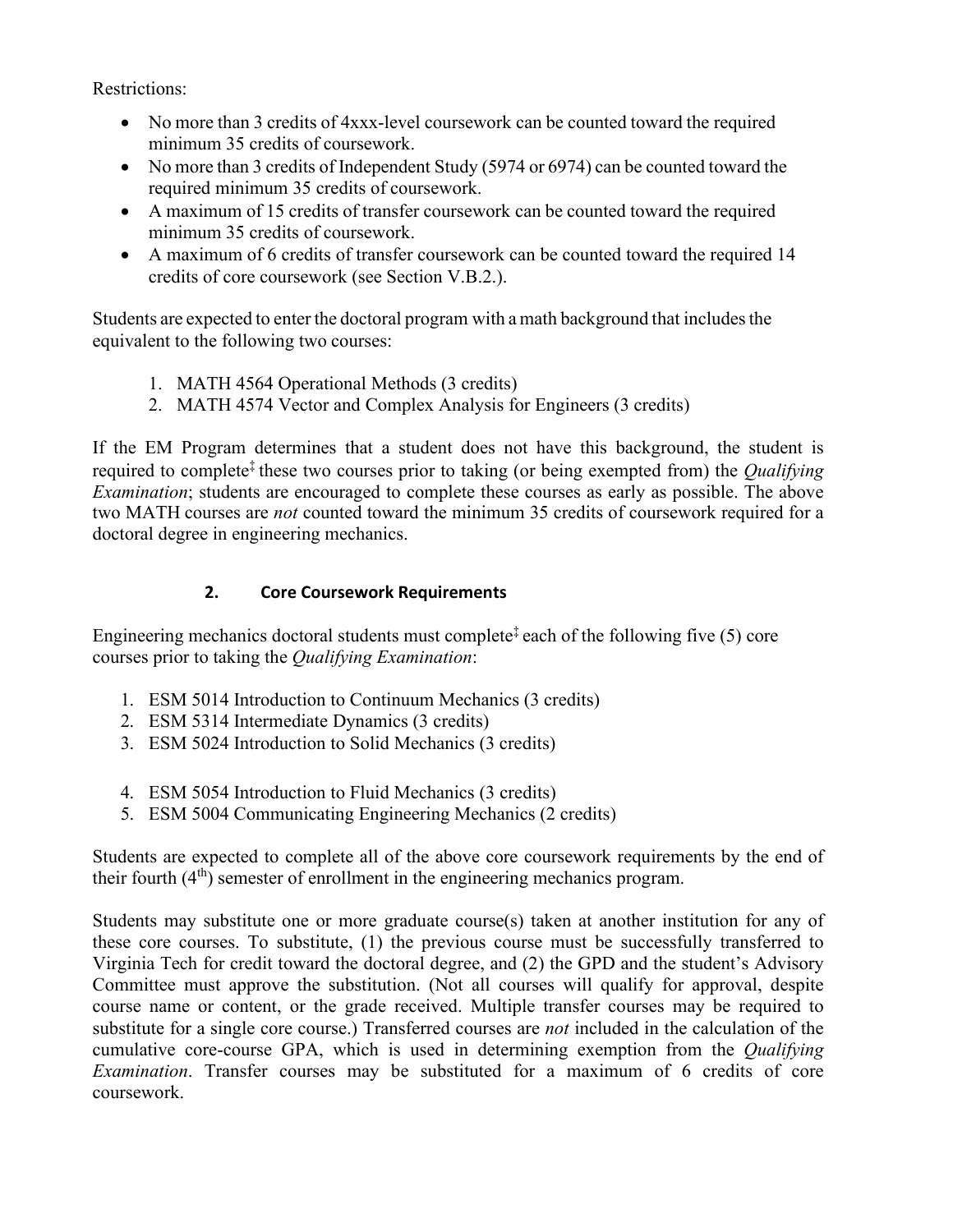#### **3. Seminar Requirement**

Students pursuing a doctoral degree in engineering mechanics are required to complete<sup>‡</sup> a minimum of 4 credits of ESM 5944 Seminar.

- Students are required to enroll in ESM 5944 during their first two semesters in the EM doctoral program. Requests for waivers of this requirement (in order to accommodate conflict with a course or a teaching assignment, for example) are to be submitted in writing to the EM Program no later than the *Course/Add* date for the semester in question. Students receiving this exemption are still required to fulfill the minimum requirement of 4 credit hours of ESM 5944.
- Any additional credits of ESM 5944 required by the student's Advisory Committee will be listed as *Supporting Courses* on the Plan of Study.

#### **4. Research Credit Requirements**

Students pursuing a doctoral degree in engineering mechanics are required to complete‡ a minimum of 30 credits of ESM 7994 Doctoral Research.

# **C. Qualifying Examination**

Students pursuing a doctoral degree in engineering mechanics are required to pass the *Qualifying Examination* before taking the *Preliminary Examination*.

#### **1. Format**

The *Qualifying Examination* consists of one or more written and/or oral examinations based on the material covered by the core coursework described in Section B. Examination content will be tailored to address any deficiencies identified by each student's performance in the core coursework. Exam content and grading will be overseen by an ad hoc *Engineering Mechanics Qualifying Examination Committee*.

#### **2. Timing and retesting**

- A student is eligible to take the *Qualifying Exam* after completing the core coursework described in Section B. Note that this means the student must have received a C- or higher in all the core coursework before taking the *Qualifying Exam*. If a grade of less than C- is obtained in any core course, that course must be repeated until a grade of C- or higher is obtained.
- The *Qualifying Examination* must be taken prior to starting the fifth (5<sup>th</sup>) semester of doctoral study in the engineering mechanics doctoral program. Students entering the program with an MS degree are strongly encouraged to take the examination prior to starting the third  $(3<sup>rd</sup>)$  semester of doctoral study in engineering mechanics.
- The *Qualifying Examination* must be successfully passed before starting the seventh (7<sup>th</sup>) semester of doctoral study in the engineering mechanics doctoral program. Students entering the program with an MS degree are encouraged to have passed the examination prior to starting the fifth  $(5<sup>th</sup>)$  semester of doctoral study in engineering mechanics.
- Each student is allowed a total of two attempts to pass the *Qualifying Examination*. A student who fails the first attempt at the exam must retake it no later than 12 months after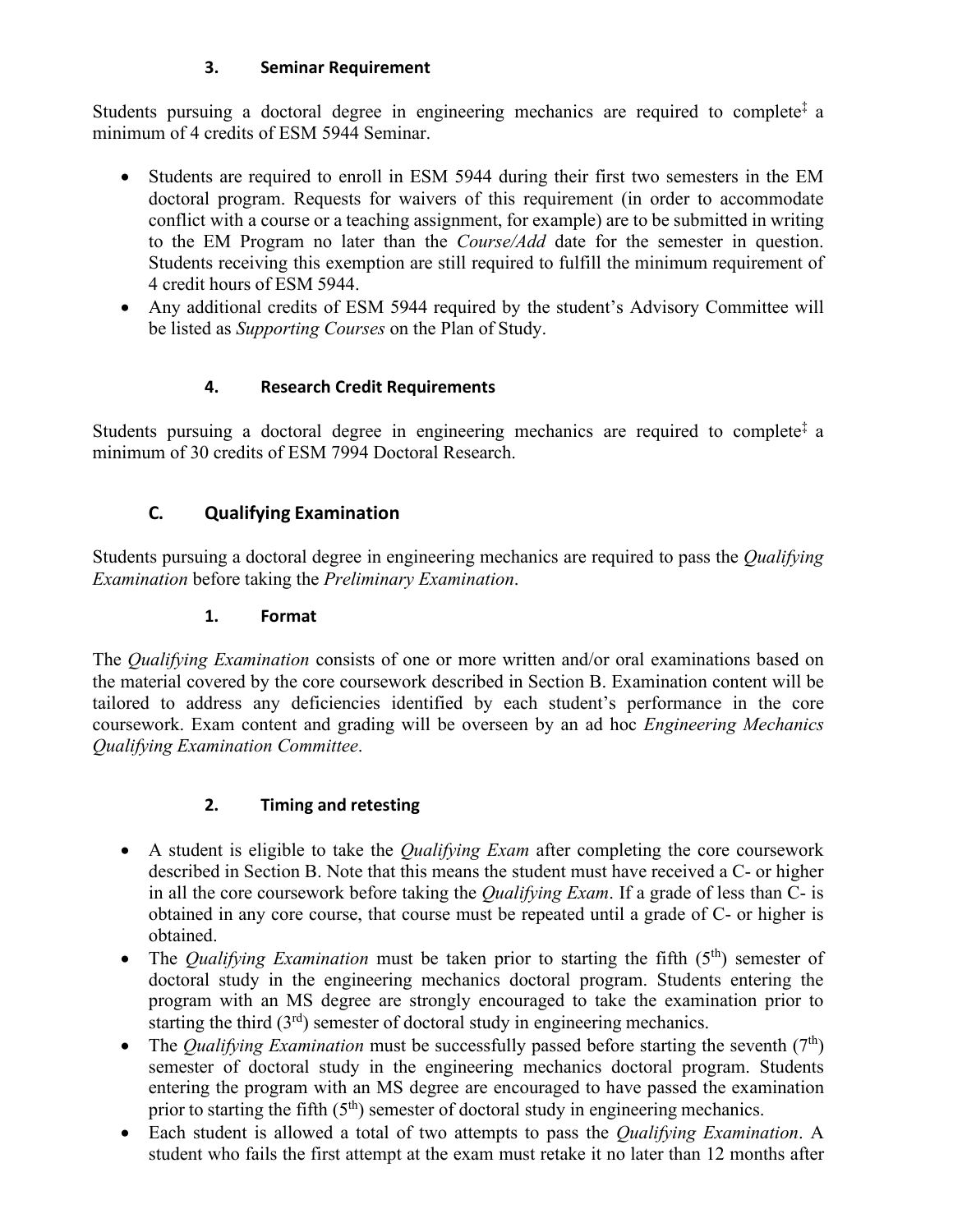the first attempt. A student who fails the *Qualifying Examination* twice is not allowed to continue in the engineering mechanics doctoral program.

#### **3. Exemptions**

Students satisfying *both* of the following criteria are exempted from taking the *Qualifying Examination*:

- earn a B– or better in each of the core courses (see Section III B.1) that are taken at Virginia Tech, *and*
- attain a cumulative GPA of 3.2 or higher in the core courses (see Section III.B.2) that are taken at Virginia Tech.

# **D. Advisory Committee**

Each graduate student must have an advisory committee, which guides and approves the Plan of Study, evaluates the student's academic progress, advises the student on their research, and conducts the preliminary and final examinations. The committee must be selected prior to the submission of a Plan of Study.

The PhD advisory committee is to be composed of the faculty advisor (acting as the chair of the committee) and a minimum of three (3) other faculty members. The faculty advisor and at least two of the other committee members must be fr[om the Graduate Catalog's approved](https://secure.graduateschool.vt.edu/graduate_catalog/program.htm?programID=002d14431ce38e83011ce38e97120047)  [list of Engin](https://secure.graduateschool.vt.edu/graduate_catalog/program.htm?programID=002d14431ce38e83011ce38e97120047)eering [Mechanics faculty](https://secure.graduateschool.vt.edu/graduate_catalog/program.htm?programID=002d14431ce38e83011ce38e97120047) (i.e., either a BEAM faculty member or an official program affiliate). All members must be approved by the Graduate School to serve on a graduate committee. All committee members must be approved by the GPD and the Dean of the Graduate School. Students are encouraged to confer with a broad spectrum of the faculty and select those (willing) faculty members who best support their academic interests and research activities.

# **E. Preliminary Examination**

Students pursuing a doctoral degree in engineering mechanics are expected to take the *Preliminary Exam* not more than 12–18 months after passing the *Qualifying Exam*. A student's Plan of Study must be approved by the program and the Graduate School before the *Preliminary Examination* can be scheduled. Students are required by the Graduate School to pass the *Preliminary Examination* at least 6 months before taking their *Final Examination*.

The *Preliminary Examination* will consist of at least the three following components:

- a written dissertation proposal
- a public presentation of the proposed research
- a private oral examination by the student's Advisory Committee

Any additional expectations by the Advisory Committee must be communicated to the student in writing prior to the scheduling of the exam, and preferably at least 6 months prior to the exam.

#### **1. Format**

• The proposal is intended to be a plan of research for the student's doctoral dissertation. As such, the proposal should clearly document the individual studies that the student will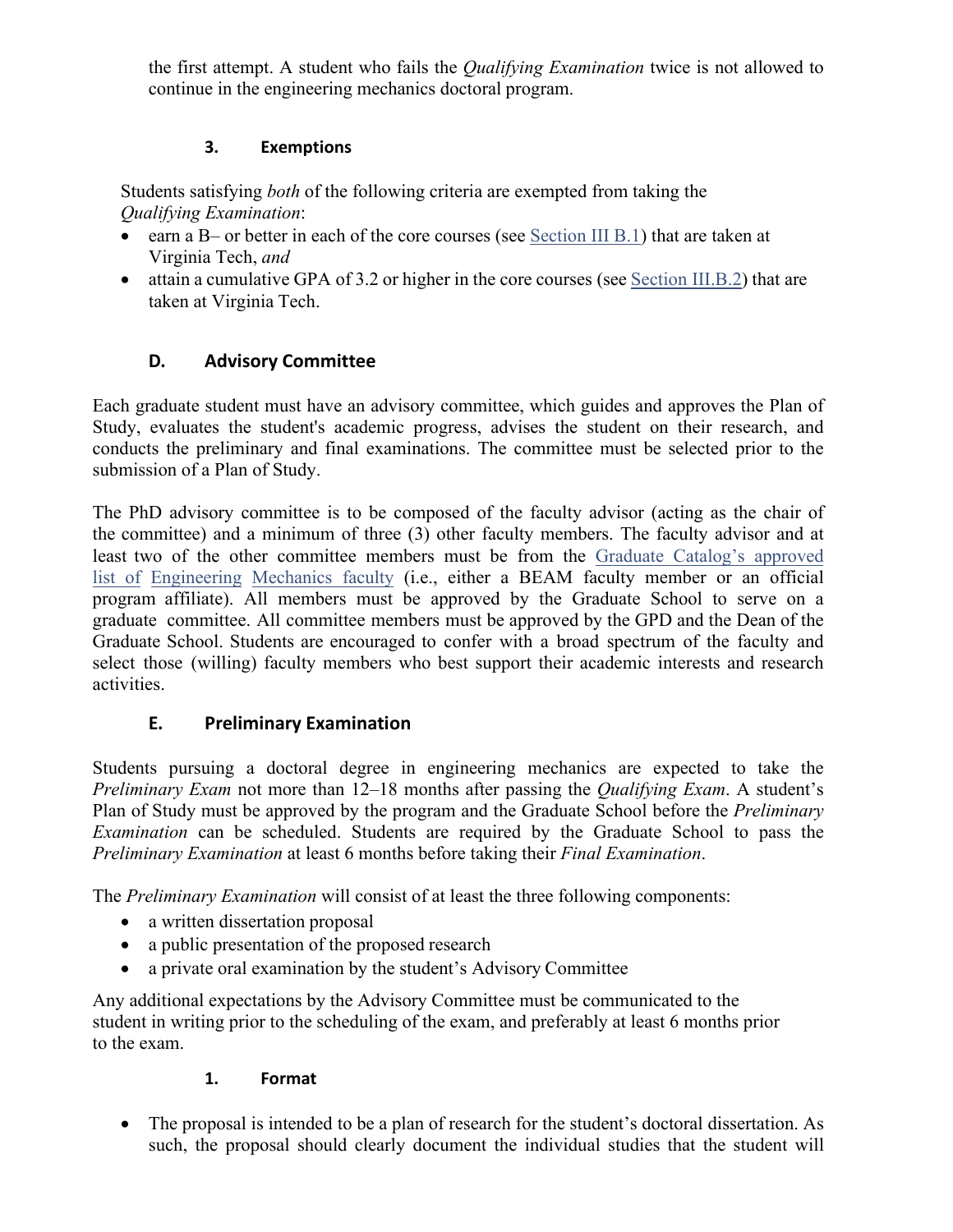conduct, their motivation, and their potential significance. The inclusion of preliminary data is encouraged, but not required. The length and format of the document will be specified by the student's Advisory Committee, but a concise document (e.g., an NSFstyle 15-page proposal) is encouraged.

- Because the *Preliminary Examination* is expected to occur before the majority of the research is conducted, the proposal is not a contract *per se*, and some changes to the plan may arise in the course of conducting the research. Such changes should be clearly communicated with the student's Advisory Committee.
- The format of the public presentation will be specified by the student's Advisory Committee; a concise presentation is encouraged.
- The private questioning session immediately follows the public presentation. The questioning session is intended to provide sufficient basis for evaluating the student's ability to complete the doctoral degree requirements and succeed as an independent researcher. Therefore, questions by the committee members are expected to focus on the written document and the presentation, but they are not limited in any way.

# **2. Timing and retesting**

- Students are eligible to take the *Preliminary Exam* after passing or being exempted from the *Qualifying Exam* described in Section IV.C.
- The written proposal should be submitted to the student's Advisory Committee at least two (2) weeks in advance of the public presentation and oral examination; exceptions to this timing must be approved by the student's Advisory Committee.
- Each student is allowed a total of two attempts to pass the *Preliminary Examination*. A student who fails the *Preliminary Examination* on their second attempt will be dismissed from the Graduate School upon completion of the current academic term.
- A student planning to retake the *Preliminary Exam* is expected to work with their Advisory Committee to (1) justify a second attempt at the exam and (2) develop a remediation plan that addresses the steps needed to prepare for that second attempt. This justification and remediation plan must be submitted to the GPD as a written document.
- A student is allowed to retake the *Preliminary Exam* no sooner than one semester (15 weeks) and no later than 12 months after the first attempt.

#### **F. Dissertation**

The dissertation should be an original contribution to the literature in the field of mechanics. Style and organization requirements are described in the Virginia Tech Graduate Catalog. The dissertation must be *completed by the student and read by the advisory committee* prior to scheduling the final examination. The style, organization, and standards of the dissertation shall be consistent with those for papers in the Journal of Applied Mechanics.

The title of the degree, which appears on the cover page, is *Engineering Mechanics.* An example graduate diploma is shown in Section II.

#### **G. Final Examination**

All PhD students must pass an oral examination upon completion of the degree requirements. All final examinations must be scheduled with [the Graduate School](https://ess.graduateschool.vt.edu/pages/login.php) at least two weeks before it is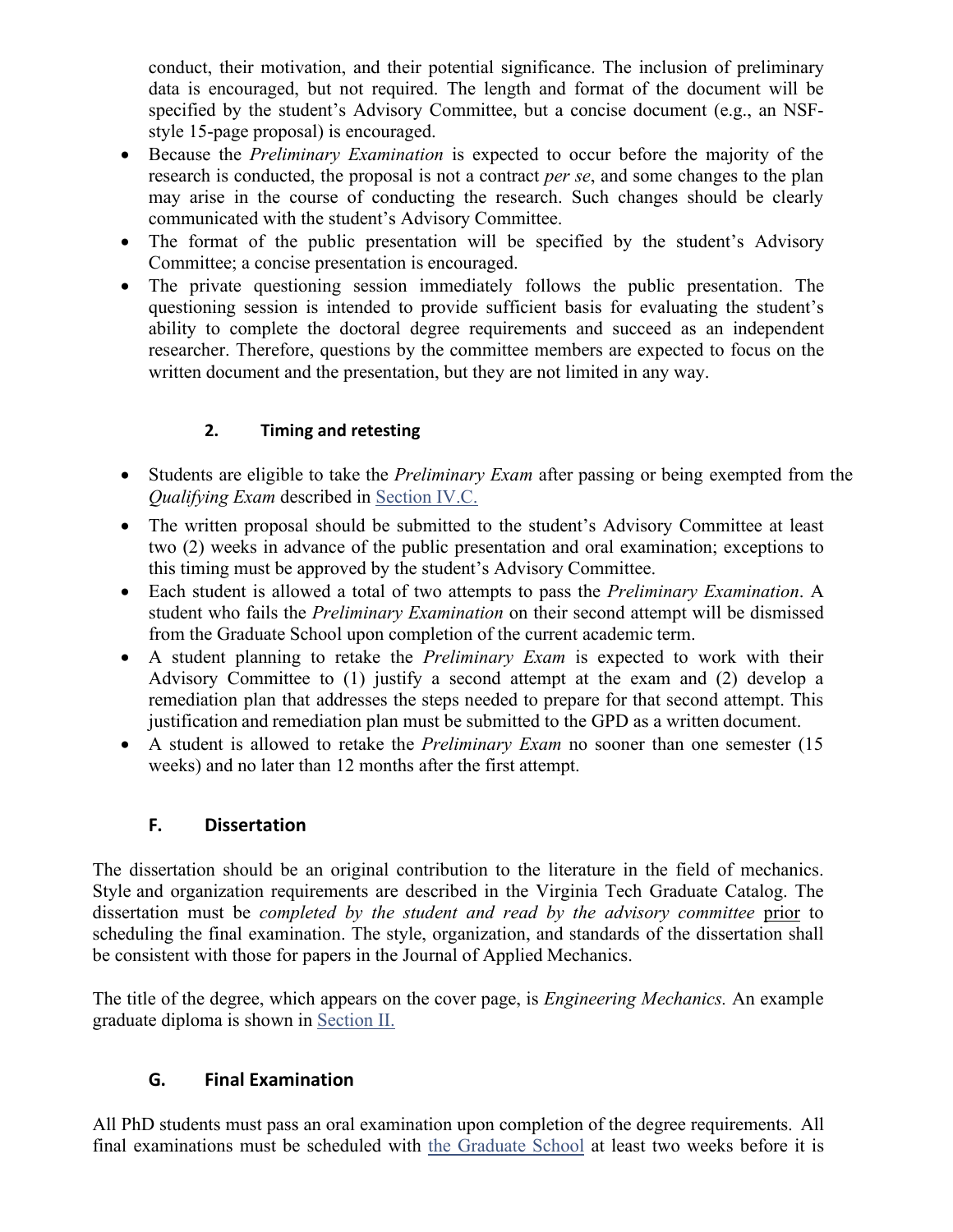held and cannot be scheduled any sooner than six months after the acceptance of the proposal. The candidate must be registered for a minimum of three credit hours or have an approved *Start of Semester Defense Exception* (SSDE) at the time of the examination.

The examination is to be administered by the student's Advisory Committee, with additional members added as deemed necessary. The GPD and the Graduate School must approve the examining committee. The examination is expected to consist primarily of a defense of the dissertation. The dissertation must be *completed by the student and read by the advisory committee* prior to scheduling the final examination.

In order to pass the final examination, a candidate is allowed at most one negative vote from the examining committee. If a student fails the final examination, there must be a lapse of one full semester (a minimum of 15 weeks) before rescheduling the examination. The student is allowed no more than two opportunities to pass the final examination. A student who fails the *Final Examination* on their second attempt will be dismissed from the Graduate School upon completion of the current academic term. More information about this policy can be found in the [Graduate](https://secure.graduateschool.vt.edu/graduate_catalog/policies.htm?policy=002d14432c654287012c6542e3630018) Catalog.

PhD students are required to submit a graphical abstract. A (draft) graphical abstract is due to the EM GC at the time the final examination is scheduled. This draft version will be used in the announcements of the defense. Approval of the graphical abstract must be obtained from the major advisor and the EM GPD and if iterations are needed a final version of the graphical abstract must be

submitted to the EM GC when the final ETD is submitted to the Graduate School. Final exams will not be approved without the submission of the graphical abstract.

These graphical abstracts will be used to promote each student's work and celebrate their degree completion through social media and the program's website. This submission is intended to complement, not replace, the traditional text abstract by providing a `representative graphic' for the work.

The title of the degree, which appears on the cover page, is *Engineering Mechanics.* An example graduate diploma is shown in Section II.

#### **H. Earning an MS "along the way"**

PhD students have the option (but not the obligation) of obtaining an MS "along the way" as they complete the coursework requirement of the PhD (irrespective of whether they entered with or without an MS degree from elsewhere). In most cases, students continue their PhD studies, but in some cases a student may leave the program with just the MS degree. An MS Plan of Study and MS final exam are required.

PhD students can choose to earn either a non-thesis MS or a thesis MS "along the way". In general, courses taken at Virginia Tech toward the PhD can count toward both the PhD and an MS degree. If choosing a thesis MS, please note that ESM 7994 (doctoral level research hours) *cannot* count toward master's thesis research hours, and the appropriate number of ESM 5994 (master's level research hours) must be on the Plan of Study; please consult the MS degree requirements for more information. Furthermore, the contents of the PhD dissertation must be distinct from the MS thesis. Therefore, it is typically the non-thesis MS degree that is earned "along the way".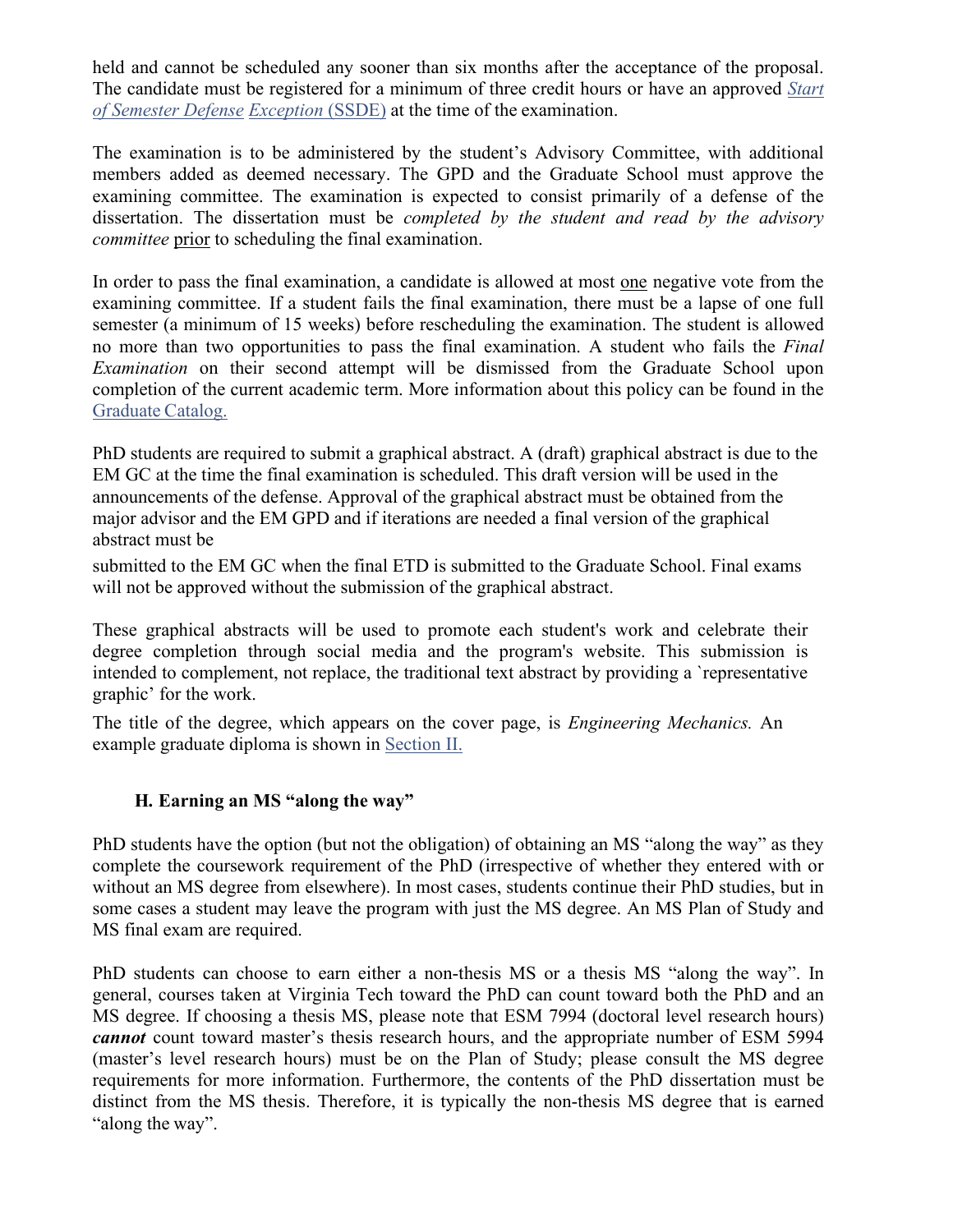Any transfer courses that are used to fulfill the PhD requirements cannot be counted toward the MS requirements (and vice versa), with the exception of Virginia Tech students enrolled in the Accelerated Undergraduate/Graduate (UG/G) program who have pre-approved transfer coursework. Please see the transfer credit section for more information.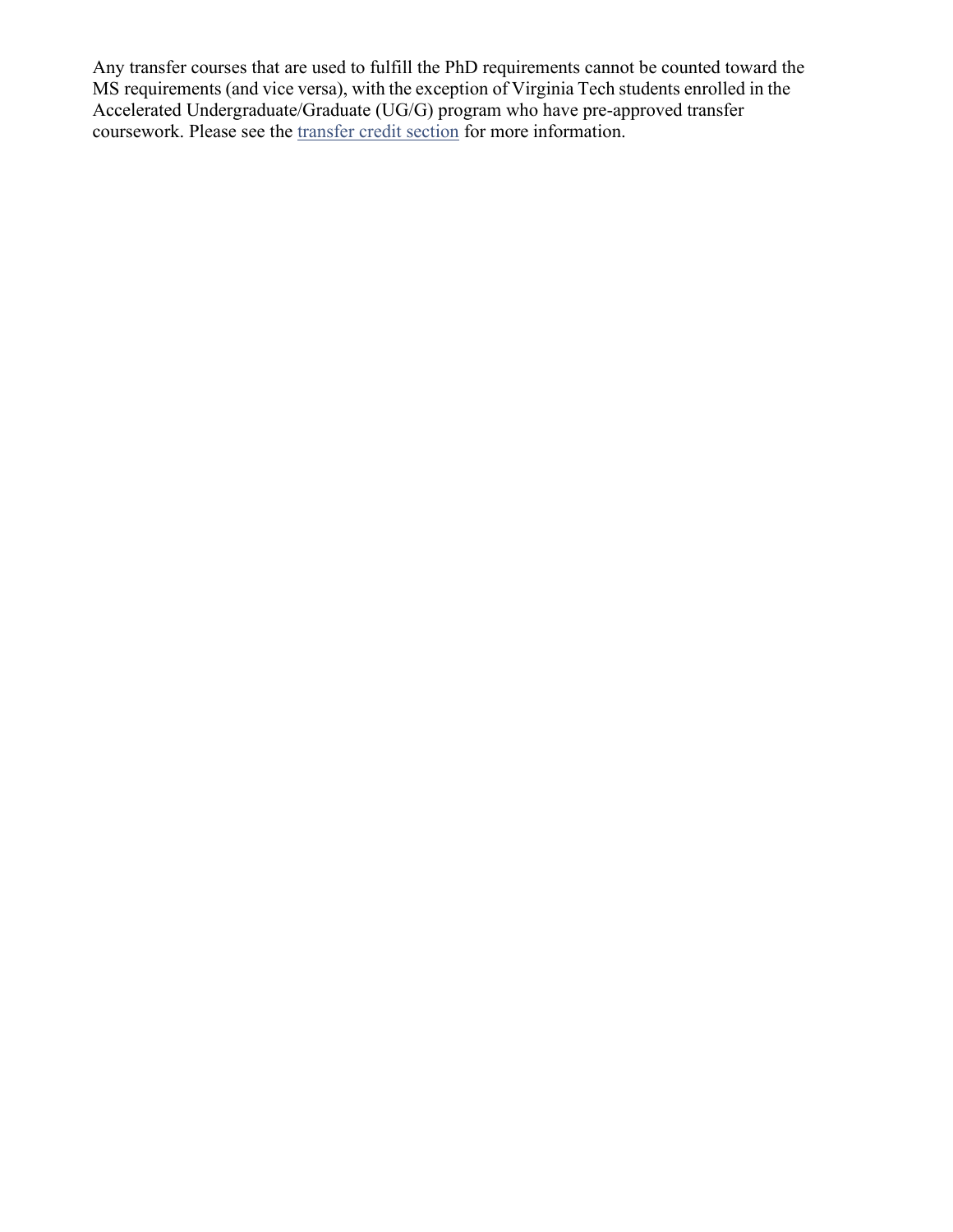# **Appendix A Scholarly Ethics and Integrity Requirement**

Beginning in Fall 2014, all Virginia Tech graduate students are required to satisfy the *Resolution to Include a Scholarly Ethics and Integrity Component in Graduate Education* (CGS&P Resolution 2012- 13B). Students in the EM Program satisfy the *Scholarly Ethics and Integrity Requirement*

by completing the following two *mandatory* activities:

- 1. **Attend the EM program new graduate student orientation.** Attendance is taken at this orientation and will be recorded in each student's record. During orientation, the Engineering Mechanics Ethics and Integrity Requirements are presented, and students are informed of the timeline for satisfying these requirements. Orientation includes presentations/discussions on EM and Graduate School policies and procedures, introduction to the Virginia Tech Graduate Honor System, and campus resources for assessing conduct and reporting misconduct. Students are expected to complete this requirement prior to the first semester of enrollment. Students who enroll late or are otherwise unable to attend the EM orientation prior to the first semester of enrollment are required to attend orientation before their third semester of enrollment.
- 2. **Complete the NSF Responsible Conduct of Research (RCR) requirement as implemented at Virginia Tech.** Completing the on-line course created and maintained by the Collaborative Institutional Training Initiative (CITI) satisfies this requirement. On completion of this course, students are awarded a certificate of completion. This certification must be submitted to the GC within the first month of graduate enrollment; the certificate will be recorded in the student's record.

The completion of the *Scholarly Ethics and Integrity Requirement* will be noted in the Plan of Study submitted for EM Program and Graduate School approval.

Failure to complete the *Scholarly Ethics and Integrity Requirement* within 12 months of enrollment will affect eligibility for financial support on assistantships and scholarship awards.

The proposed procedure for the EM *Scholarly Ethics and Integrity Requirement* satisfies the four required topics enumerated in the Appendix to CGS&P Resolution 2012-13B in the following specific ways:

#### **Required Topic 1: Plagiarism and other violations of the Graduate Honor Code**

The definition of plagiarism and responsibilities of graduate students as research participants is covered in the module of the CITI online course entitled "Introduction to Responsible Conduct of Research." Specific examples and information on best practices are given within the following modules: "Research Misconduct," "Publication Practices and Responsible Authorship," and "Data Acquisition, Management, Sharing and Ownership." In addition, the EM program orientation introduces students to Virginia Tech resources on plagiarism and other violations of the Graduate Honor Code; specifically those resources at the Graduate Honor System and the Virginia Tech Library System's "Outline of Plagiarism and how to avoid it" (https://guides.lib.vt.edu/c.php?g=658932&p=4625922).